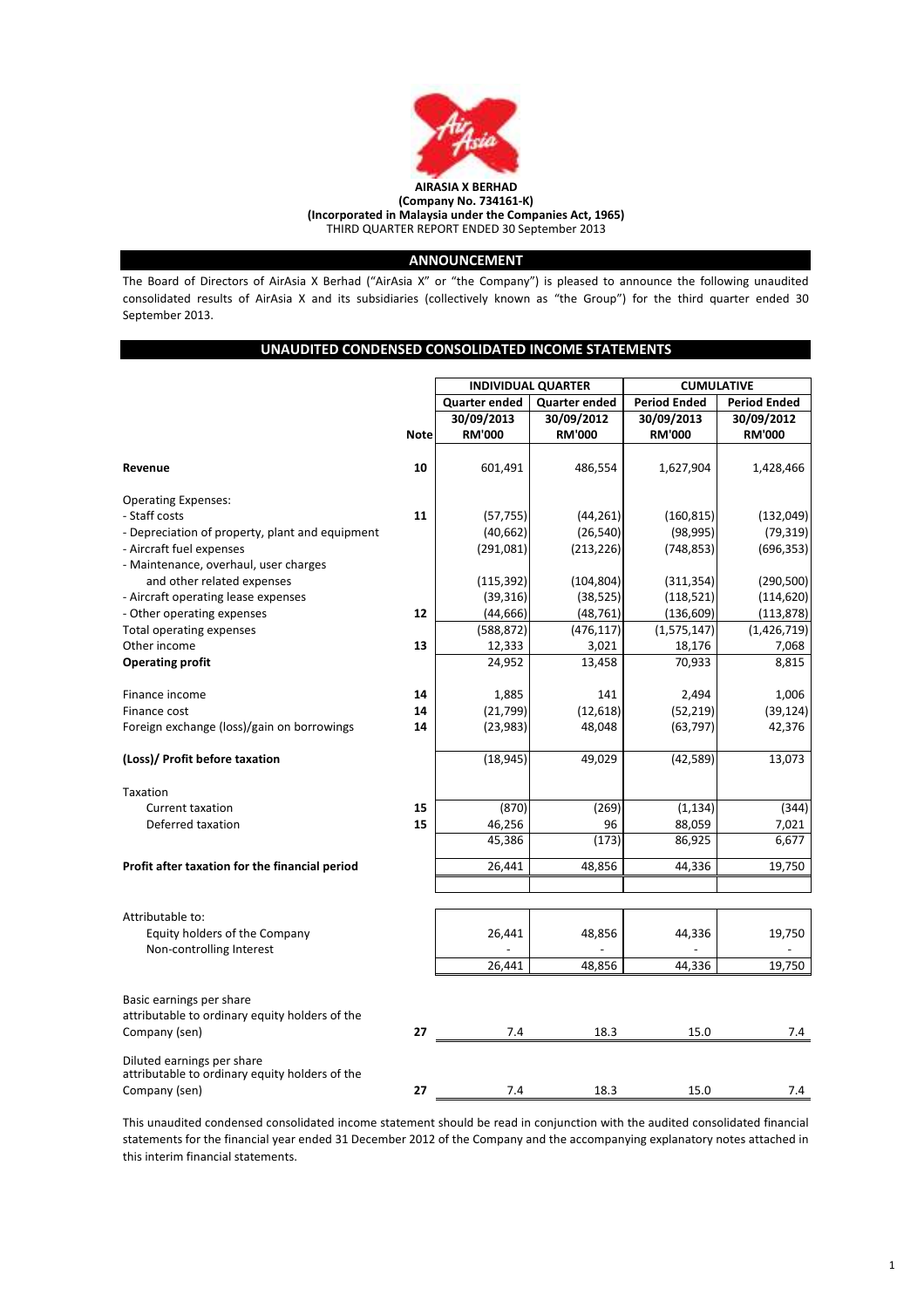

# (Company No. 734161-K) (Incorporated in Malaysia under the Companies Act, 1965) THIRD QUARTER REPORT ENDED 30 September 2013

# UNAUDITED CONDENSED CONSOLIDATED STATEMENTS OF COMPREHENSIVE INCOME

|                                            |             | <b>INDIVIDUAL QUARTER</b> |               | <b>CUMULATIVE</b>   |                     |  |
|--------------------------------------------|-------------|---------------------------|---------------|---------------------|---------------------|--|
|                                            |             | Quarter ended             | Quarter ended | <b>Period Ended</b> | <b>Period Ended</b> |  |
|                                            |             | 30/09/2013                | 30/09/2012    | 30/09/2013          | 30/09/2012          |  |
|                                            | <b>Note</b> | <b>RM'000</b>             | <b>RM'000</b> | <b>RM'000</b>       | <b>RM'000</b>       |  |
| Profit for the period                      |             | 26,441                    | 48,856        | 44,336              | 19,750              |  |
| Other comprehensive income                 |             |                           |               |                     |                     |  |
| Cash flow hedges                           |             | 4,934                     |               | (3, 219)            |                     |  |
| Foreign currency translation differences   |             | 78                        | 12            | 17                  | 18                  |  |
| <b>Total comprehensive income</b>          |             |                           |               |                     |                     |  |
| for the period                             |             | 31,453                    | 48,868        | 41,134              | 19,768              |  |
|                                            |             |                           |               |                     |                     |  |
| Total comprehensive income attributable to |             |                           |               |                     |                     |  |
| Equity holder of the company               |             | 31,453                    | 48,868        | 41,134              | 19,768              |  |
| Non-controlling interest                   |             |                           |               |                     |                     |  |
| <b>Total comprehensive income</b>          |             |                           |               |                     |                     |  |
| for the period                             |             | 31,453                    | 48,868        | 41,134              | 19,768              |  |
|                                            |             |                           |               |                     |                     |  |

This unaudited condensed consolidated income statement should be read in conjunction with the audited consolidated financial statements for the financial year ended 31 December 2012 of the Company and the accompanying explanatory notes attached in this interim financial statements.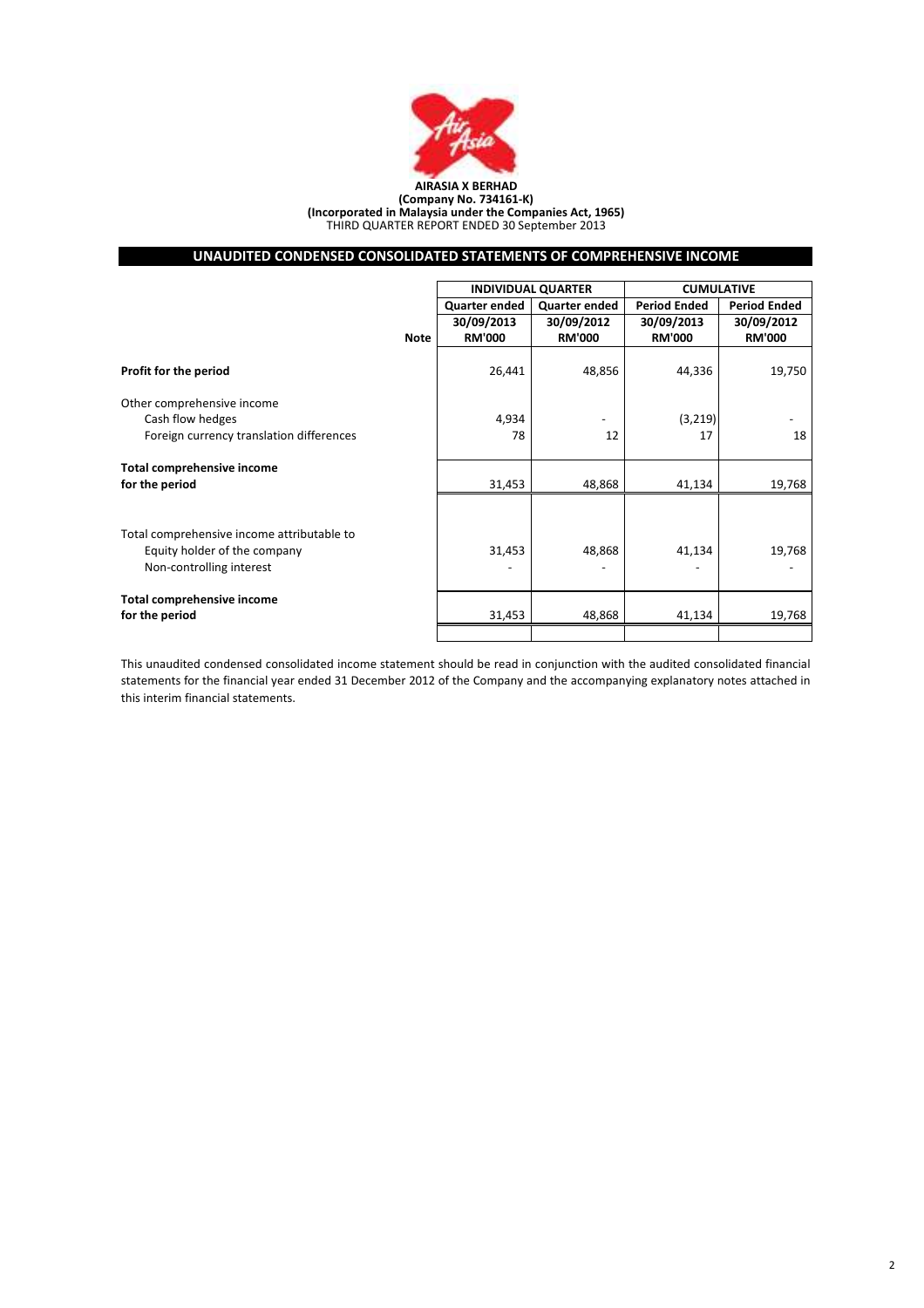

### THIRD QUARTER REPORT ENDED 30 September 2013 (Company No. 734161-K) (Incorporated in Malaysia under the Companies Act, 1965)

# UNAUDITED CONDENSED CONSOLIDATED STATEMENT OF FINANCIAL POSITION

|                                        | <b>Unaudited</b> | <b>Audited</b> |
|----------------------------------------|------------------|----------------|
|                                        | As At            | As At          |
|                                        | 30/09/2013       | 31/12/2012     |
| <b>Note</b>                            | <b>RM'000</b>    | <b>RM'000</b>  |
| <b>NON-CURRENT ASSETS</b>              |                  |                |
| 17<br>Property, plant and equipment    | 2,240,969        | 1,325,822      |
| Deferred tax assets<br>15              | 322,899          | 234,840        |
| Deposits on aircraft purchases<br>16   | 479,275          | 418,395        |
| Other deposits<br>19                   | 148,586          | 126,058        |
| Investment in associate<br>20          | 20,018           |                |
| Derivative financial instruments<br>25 | 30,449           |                |
|                                        | 3,242,196        | 2,105,115      |
| <b>CURRENT ASSETS</b>                  |                  |                |
| Inventories                            | 1,525            | 806            |
| 21<br>Receivables and prepayments      | 234,575          | 130,786        |
| Amounts due from related parties       | 34,682           | 15,738         |
| Deposits, cash and bank balances<br>22 | 175,782          | 173,951        |
| Tax recoverable                        | 1,889            | 1,711          |
|                                        | 448,453          | 322,992        |
|                                        |                  |                |
| <b>CURRENT LIABILITIES</b>             |                  |                |
| 23<br>Trade and other payables         | 352,779          | 254,004        |
| Amounts due to related parties         | 977              | 5,929          |
| Sales in advance                       | 210,270          | 195,188        |
| 24<br><b>Borrowings</b>                | 334,883          | 521,045        |
|                                        | 898,909          | 976,166        |
|                                        |                  |                |
| <b>Net Current Liabilities</b>         | (450, 456)       | (653, 174)     |
|                                        |                  |                |
| <b>NON-CURRENT LIABILITIES</b>         |                  |                |
| Borrowings<br>24                       | 1,451,219        | 871,211        |
|                                        |                  |                |
|                                        | 1,340,521        | 580,730        |
|                                        |                  |                |
| <b>CAPITAL AND RESERVES</b>            |                  |                |
| 26<br>Share capital                    | 355,556          | 266,667        |
| Share premium                          | 845,391          | 215,832        |
| Hedge reserve                          | (3,219)          |                |
| Capital reserve                        | 209              |                |
| Retained earnings                      | 142,633          | 98,297         |
| Currency translation reserve           | (49)             | (66)           |
| <b>Shareholders' equity</b>            | 1,340,521        | 580,730        |
|                                        |                  |                |

This unaudited condensed consolidated statement of financial position should be read in conjunction with the audited consolidated financial statements for the financial year ended 31 December 2012 of the Company and the accompanying explanatory notes attached in this interim financial statements.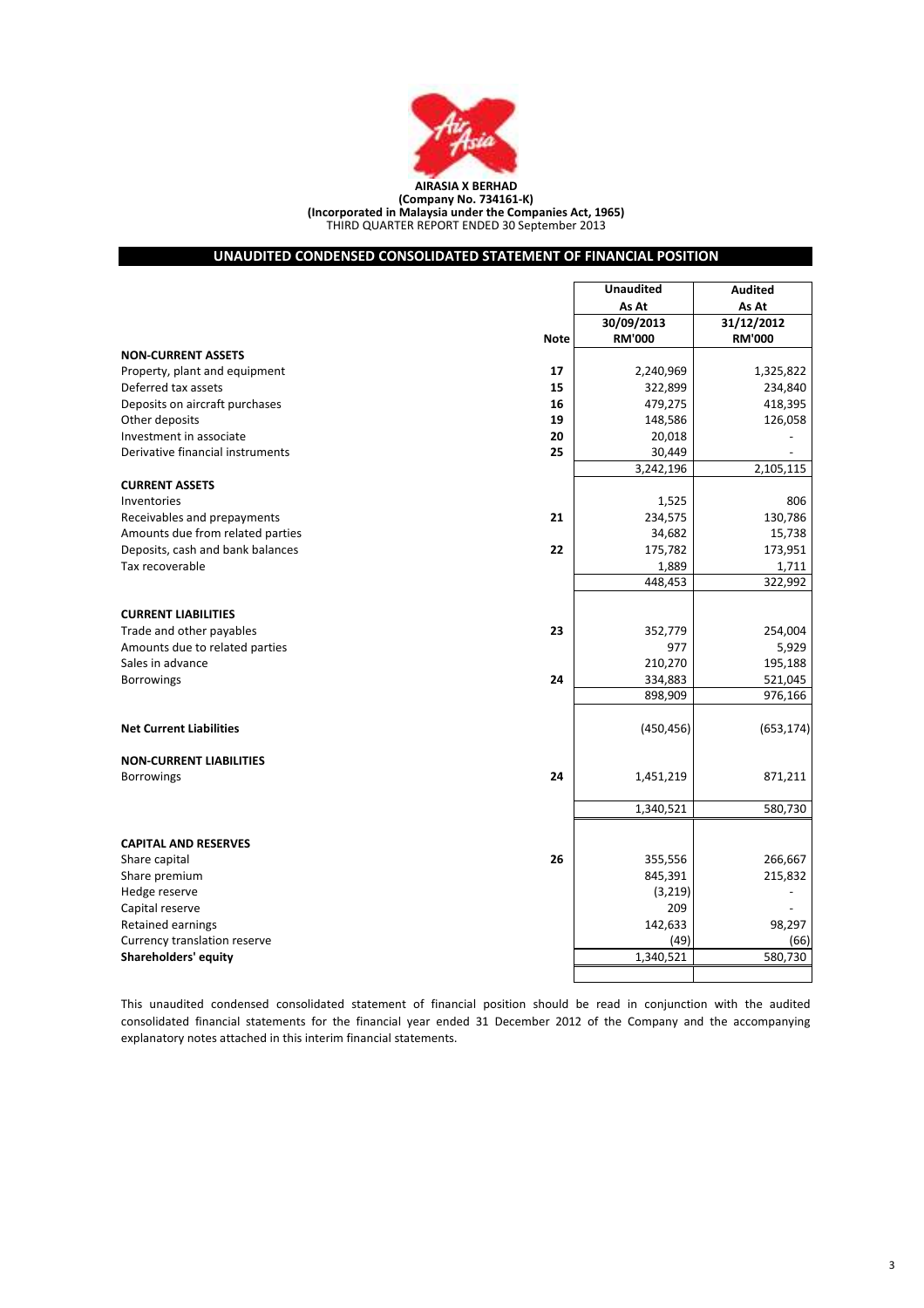

(Company No. 734161-K) (Incorporated in Malaysia under the Companies Act, 1965) THIRD QUARTER REPORT ENDED 30 September 2013

# UNAUDITED CONDENSED CONSOLIDATED STATEMENT OF CASH FLOWS

|                                                                   |             | <b>Period Ended</b><br><b>Period Ended</b> |               |  |
|-------------------------------------------------------------------|-------------|--------------------------------------------|---------------|--|
|                                                                   |             | 30/09/2013                                 | 30/09/2012    |  |
|                                                                   | <b>Note</b> | <b>RM'000</b>                              | <b>RM'000</b> |  |
|                                                                   |             |                                            |               |  |
| <b>CASH FLOWS FROM OPERATING ACTIVITIES</b>                       |             |                                            |               |  |
| (Loss)/ Profit before taxation                                    |             | (42, 589)                                  | 13,073        |  |
| Adjustments:                                                      |             |                                            |               |  |
| Property, plant and equipment                                     |             |                                            |               |  |
| - Depreciation                                                    |             | 98,995                                     | 79,319        |  |
| - Gain on disposal                                                |             | (53)                                       | (2,421)       |  |
| Interest expense                                                  |             | 52,219                                     | 39,124        |  |
| Interest income                                                   |             | (2,494)                                    | (649)         |  |
| Impairment on receivables                                         |             | (2)                                        | 1,545         |  |
| Fair value gain on derivative financial instruments               |             | 1,086                                      |               |  |
| Fair value on ESOS granted                                        |             | 209                                        |               |  |
| Fair value on shareholders' benefits scheme                       |             | 9,531                                      |               |  |
| Interest income on deposits for leased aircraft                   |             |                                            | (357)         |  |
| Recognition of present value on deposits for leased aircraft      |             | 583                                        |               |  |
| Net unrealised foreign exchange loss/ (gain)                      |             | 50,932                                     | (37,427       |  |
|                                                                   |             | 168,417                                    | 92,207        |  |
| Changes in working capital                                        |             |                                            |               |  |
| Inventories                                                       |             | (719)                                      | 244           |  |
| Receivable, prepayments and other deposits                        |             | (115, 205)                                 | (32, 503)     |  |
| Related parties balances                                          |             | (23, 864)                                  | (12, 522)     |  |
| Trade and other payables                                          |             | 86,291                                     | 23,849        |  |
| Sales in advance                                                  |             | 15,082                                     | (199, 570)    |  |
| Cash generated from/(used in) operations                          |             | 130,002                                    | (128, 295)    |  |
| Interest paid                                                     |             | (49, 879)                                  | (38, 542)     |  |
| Interest received                                                 |             | 2,334                                      | 610           |  |
| Tax paid                                                          |             | (1, 312)                                   | (1, 277)      |  |
| Net cash generated from/(used in) operating activities            |             | 81,145                                     | (167, 504)    |  |
|                                                                   |             |                                            |               |  |
| <b>CASH FLOW FROM INVESTING ACTIVITIES</b>                        |             |                                            |               |  |
| Property, plant and equipment                                     |             |                                            |               |  |
| - Additions                                                       |             | (1,014,141)                                | (20, 620)     |  |
| - Proceeds from disposal                                          |             | 53                                         | 2,421         |  |
| Deposits on aircraft purchase                                     |             | (59, 729)                                  | (56, 031)     |  |
| Investment in an associate company                                |             | (20, 018)                                  |               |  |
| Net cash used in investing activities                             |             | (1,093,835)                                | (74,230)      |  |
| <b>CASH FLOWS FROM FINANCING ACTIVITIES</b>                       |             |                                            |               |  |
| Proceeds from allotment of shares                                 |             | 718,447                                    |               |  |
| Proceeds from borrowings                                          |             | 862,292                                    | 314,771       |  |
| Repayment of borrowings                                           |             | (568, 177)                                 | (125,003)     |  |
| Placement of restricted cash                                      |             | (24, 742)                                  |               |  |
| Net cash generated from financing activities                      |             | 987,820                                    | 189,768       |  |
| NET DECREASE FOR THE FINANCIAL PERIOD                             |             | (24, 870)                                  | (51, 966)     |  |
| <b>CURRENCY TRANSLATION DIFFERENCES</b>                           |             | 1,959                                      | 2,845         |  |
| CASH AND CASH EQUIVALENTS AT BEGINNING OF<br>THE FINANCIAL PERIOD |             | 173,951                                    | 113,980       |  |
| CASH AND CASH EQUIVALENTS AT END OF                               |             |                                            |               |  |
| THE FINANCIAL PERIOD                                              | 22          | 151,040                                    | 64,859        |  |
|                                                                   |             |                                            |               |  |

This unaudited condensed consolidated statement of cash flow should be read in conjunction with the audited consolidated financial statements for the financial year ended 31 December 2012 of the Company and the accompanying explanatory notes attached in this interim financial statements.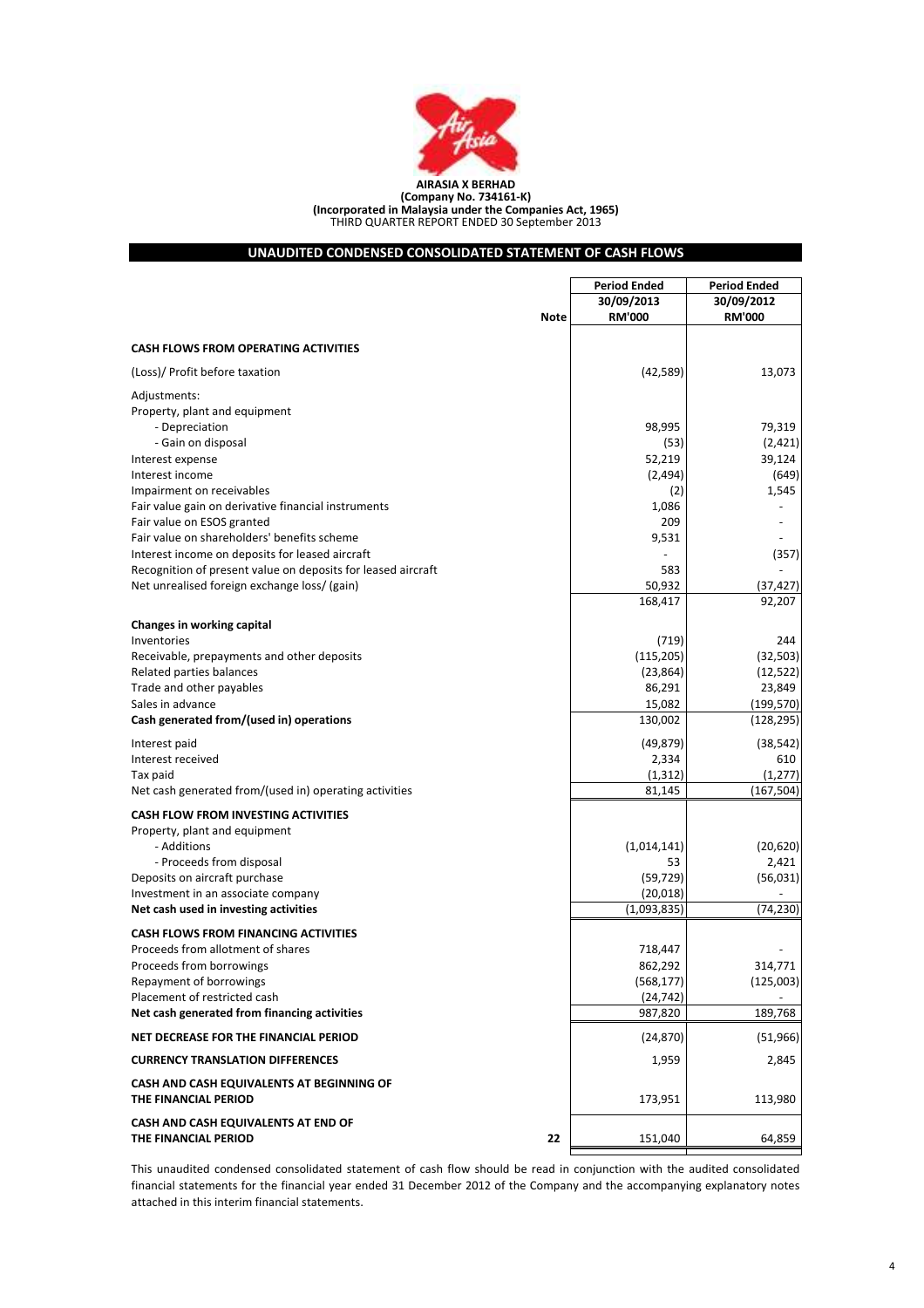

# UNAUDITED CONDENSED CONSOLIDATED STATEMENT OF CHANGES IN EQUITY

|                                          |                          |                              |                          |                              |                            | <b>Issued and fully paid</b> |                          |                          |                          |               |                          |               |
|------------------------------------------|--------------------------|------------------------------|--------------------------|------------------------------|----------------------------|------------------------------|--------------------------|--------------------------|--------------------------|---------------|--------------------------|---------------|
|                                          |                          | <b>Issued and fully paid</b> |                          | <b>Issued and fully paid</b> |                            | redeemable convertible       |                          |                          |                          |               |                          |               |
|                                          |                          | ordinary shares              |                          | ordinary shares              | preference shares ("RCPS") |                              |                          |                          |                          |               |                          |               |
|                                          |                          | of RM1.00 each               |                          | of RM0.15 each               |                            | of RM1.00 each               |                          |                          |                          |               |                          |               |
|                                          |                          |                              |                          |                              |                            |                              |                          | <b>Cash Flow</b>         |                          | Currency      |                          |               |
|                                          | <b>Number</b>            | Nominal                      | <b>Number</b>            | Nominal                      | Number                     | Nominal                      | Share                    | Hedge                    | Capital                  | Translation   | Retained                 | <b>Total</b>  |
|                                          | of shares                | Value                        | of shares                | Value                        | of shares                  | Value                        | Premium                  | Reserve                  | Reservel                 | Reserve       | Earnings                 | Equity        |
|                                          | '000                     | <b>RM'000</b>                | '000                     | <b>RM'000</b>                | '000                       | <b>RM'000</b>                | <b>RM'000</b>            | <b>RM'000</b>            | <b>RM'000</b>            | <b>RM'000</b> | <b>RM'000</b>            | <b>RM'000</b> |
| At 1 January 2013                        | 224,000                  | 224,000                      |                          |                              | 42,667                     | 42,667                       | 215,832                  |                          |                          | (66)          | 98,297                   | 580,730       |
| Net profit for the period                | L,                       | $\overline{\phantom{a}}$     |                          |                              |                            | ٠                            | $\overline{\phantom{a}}$ | $\overline{\phantom{a}}$ | ٠                        |               | 44,336                   | 44,336        |
| Fair value gains during the year         | J.                       | $\overline{\phantom{a}}$     |                          |                              |                            |                              | $\sim$                   | (34, 754)                |                          |               | ٠                        | (34, 754)     |
| Amount transferred to income statement   |                          |                              |                          |                              |                            |                              | $\overline{\phantom{a}}$ | 31,535                   |                          |               | ۰                        | 31,535        |
| Foreign currency translation differences | ٠                        |                              |                          |                              |                            | ٠                            | $\overline{\phantom{a}}$ |                          |                          | 17            | ٠                        | 17            |
| Total comprehensive income               |                          |                              | $\sim$                   | $\sim$                       |                            |                              |                          | (3, 219)                 | $\sim$                   | 17            | $\overline{\phantom{a}}$ | (3, 202)      |
| Conversion of shares                     | 42,667                   | 42,667                       |                          |                              | (42, 667)                  | (42, 667)                    | $\overline{\phantom{a}}$ | $\overline{\phantom{a}}$ |                          |               | ٠                        |               |
| Subdivision of shares                    | (266, 667)               | (266, 667)                   | 1,777,778                | 266,667                      |                            | $\overline{a}$               | $\overline{\phantom{a}}$ | $\overline{\phantom{a}}$ | ٠                        |               | $\overline{\phantom{a}}$ |               |
| Issuance of ordinary shares              |                          | $\overline{\phantom{a}}$     | 592,592                  | 88,889                       |                            | Ĭ.                           | 651,852                  |                          |                          |               | ٠                        | 740,741       |
| Share issuance expenses                  |                          |                              |                          |                              |                            |                              | (22, 293)                |                          |                          |               |                          | (22, 293)     |
| Employee Share Option Scheme ('ESOS')    | ٠                        | $\overline{\phantom{a}}$     | ٠                        |                              |                            | ٠                            | $\overline{\phantom{a}}$ | ٠                        | 209                      |               | ٠                        | 209           |
| At 30 September 2013                     | $\overline{\phantom{a}}$ | $\overline{\phantom{a}}$     | 2,370,370                | 355,556                      | $\sim$                     | $\overline{\phantom{a}}$     | 845,391                  | (3, 219)                 | 209                      | (49)          | 142,633                  | 1,340,521     |
| At 1 January 2012                        |                          |                              |                          |                              |                            |                              |                          |                          |                          |               |                          |               |
| - as previously reported                 | 224,000                  | 224,000                      |                          |                              | 42,667                     | 42,667                       | 215,832                  | $\overline{a}$           | $\overline{\phantom{a}}$ | (65)          | 20,744                   | 503,178       |
| - effects of restatements                |                          |                              |                          |                              |                            |                              |                          |                          |                          |               | 43,703                   | 43,703        |
| - as restated                            | 224,000                  | 224,000                      | $\overline{\phantom{a}}$ |                              | 42,667                     | 42,667                       | 215,832                  | ÷,                       | $\overline{\phantom{a}}$ | (65)          | 64,447                   | 546,881       |
| Net profit for the period                | ٠                        | $\overline{\phantom{a}}$     |                          |                              |                            |                              | $\overline{\phantom{a}}$ | ٠                        | ٠                        |               | 19,750                   | 19,750        |
| Other comprehensive income               | ٠                        |                              | ٠                        | $\sim$                       |                            | ٠                            | $\overline{\phantom{a}}$ | ٠                        | ٠                        | 18            | ٠                        | 18            |
| At 30 September 2012                     | 224,000                  | 224,000                      | ÷.                       | $\sim$                       | 42,667                     | 42,667                       | 215,832                  | $\sim$                   | $\sim$                   | (47)          | 84,197                   | 566,649       |
|                                          |                          |                              |                          |                              |                            |                              |                          |                          |                          |               |                          |               |

This unaudited condensed consolidated statement of changes in equity should be read in conjunction with the audited consolidated financial statements for the financial year ended <sup>31</sup> December <sup>2012</sup> of the Company and the accompanying explanatory notes attached in this interim financial statements.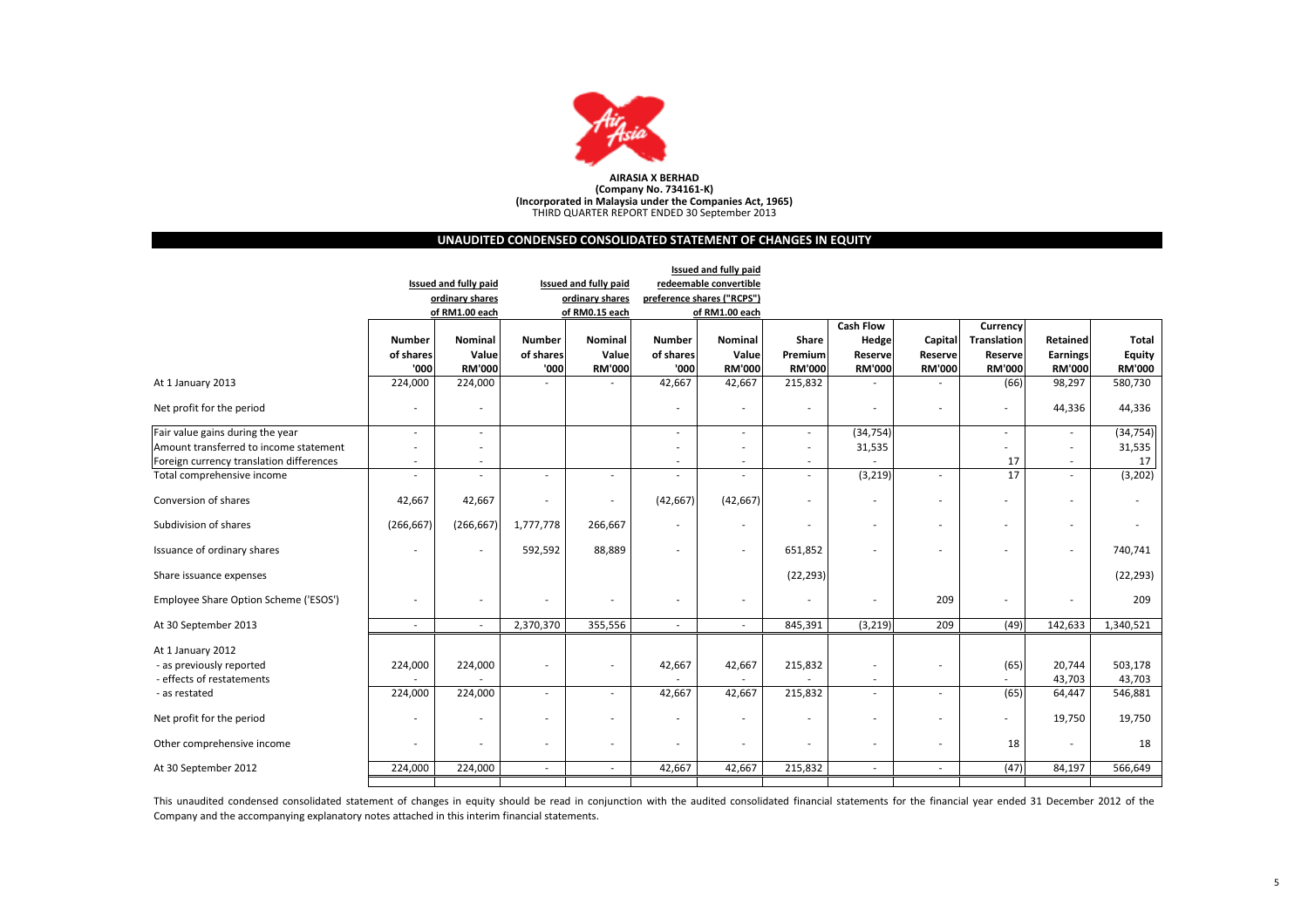

# KEY OPERATING STATISTICS - 30 September 2013

Performance indicator for current quarter against the same quarter last year

| <b>Quarter Ended: 30 September</b>   | <b>Jul - Sep 2013</b> | <b>Jul - Sep 2012</b> | <b>Changes Y-O-Y</b> |
|--------------------------------------|-----------------------|-----------------------|----------------------|
|                                      |                       |                       |                      |
| Seat capacity                        | 1,028,456             | 766,441               | 34.2%                |
| Passengers carried                   | 843,693               | 637,441               | 32.4%                |
| Load Factor (%)                      | 82.3%                 | 83.3%                 | $-0.1%$              |
| <b>RPK</b> (millions)                | 4,227                 | 3,243                 | 30.3%                |
| ASK (millions)                       | 5,137                 | 3,895                 | 31.9%                |
| Average passenger fare (RM)          | 501.07                | 526.32                | $-4.8%$              |
| Ancillary revenue per passenger (RM) | 144.34                | 139.17                | 3.7%                 |
| Revenue per ASK (sen)                | 11.95                 | 12.15                 | $-1.6%$              |
| Revenue per ASK (US¢)                | 3.75                  | 3.89                  | $-3.7%$              |
| Cost per ASK (sen)                   | 11.64                 | 11.50                 | 1.2%                 |
| Cost per ASK (US¢)                   | 3.65                  | 3.68                  | $-0.9%$              |
| Cost per ASK (sen) - excluding fuel  | 5.98                  | 6.03                  | $-0.8%$              |
| Cost per ASK (USC) - excluding fuel  | 1.87                  | 1.93                  | $-2.9%$              |
| Aircraft (end of period)             | 14                    | q                     | 55.6%                |
| Average sector length (km)           | 4,995                 | 5,082                 | $-1.7%$              |
| Sectors flown                        | 2,728                 | 2,033                 | 34.2%                |
| Fuel consumed (Barrels)              | 698,522               | 547,166               | 27.7%                |
| Average fuel price (USD/ Barrel)     | 130.67                | 124.79                | 4.7%                 |

# Definitions and calculation methodology

| RPK (Revenue Passenger Kilometres) | Represents revenue passenger kilometres, which is the number of paying<br>passengers carried on scheduled flights multiplied by the number of<br>kilometres those passengers were flown.                                                                                                                                                                                                                           |
|------------------------------------|--------------------------------------------------------------------------------------------------------------------------------------------------------------------------------------------------------------------------------------------------------------------------------------------------------------------------------------------------------------------------------------------------------------------|
| ASK (Available Seat Kilometres)    | Represents available seat kilometres, which is the total number of seats<br>available on scheduled flights multiplied by the number of kilometres those<br>seats were flown.                                                                                                                                                                                                                                       |
| Revenue per ASK                    | Calculated as (i) total revenue (including charter flights), as adjusted for<br>certain revenue and expense items that are contained in the line item "Other<br>income" relating to the operation of our airline services, including, but not<br>limited to, airport taxes, revenue from the sale of the AirAsia Insure products<br>and insurance claims, (ii) divided by ASK.                                     |
| Cost per ASK                       | Calculated as (i) total operating expenses (including charter flights), as<br>adjusted for airport taxes and to exclude unrealised foreign exchange gain /<br>(loss) and other expenses not directly related to the operation of our airline<br>services, and to include certain finance income items, including realised<br>foreign exchange gain / (loss), (ii) divided by ASK.                                  |
| Cost per ASK - excluding fuel      | Calculated as (i) total operating expenses (including charter flights) excluding<br>aircraft fuel expenses, as adjusted for airport taxes and to exclude unrealised<br>foreign exchange gain / (loss) and other expenses not directly related to the<br>operation of our airline services, and to include certain finance income items,<br>including realised foreign exchange gain / (loss), (ii) divided by ASK. |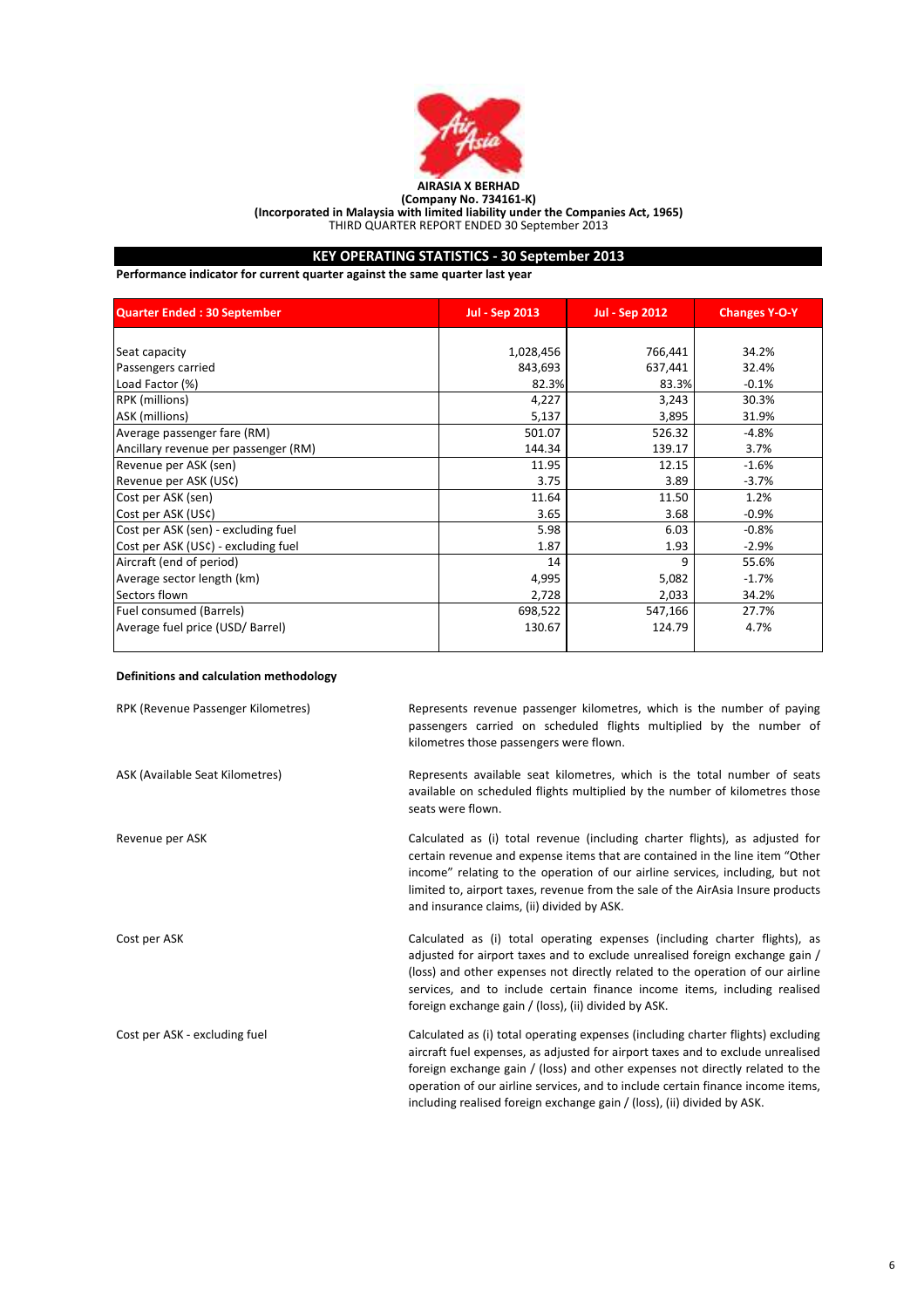

# NOTES TO THE UNAUDITED ACCOUNTS - 30 September 2013

### 1. Basis of preparation

The interim financial report is unaudited and has been prepared in accordance with Malaysian Financial Reporting Standard ("MFRS") 134 "Interim Financial Reporting" and paragraph 9.22 and Appendix 9B of the Bursa Malaysia Securities Berhad ("Bursa Malaysia") Listing Requirements.

The interim financial statements should be read in conjunction with the audited consolidated financial statements of the Company for the financial year ended 31 December 2012.

### 2. Summary of significant accounting policies

The accounting policies and methods of computation adopted for the interim financial statements are consistent with those adopted for the audited consolidated financial statements of the Company for the financial year ended 31 December 2012, except for the adoption of the following MFRS and amendments to MFRS during the financial period:

| MFRS 10               | <b>Consolidated Financial Statements</b>            |
|-----------------------|-----------------------------------------------------|
| MFRS 13               | <b>Fair Value Measurement</b>                       |
| Revised MFRS 127      | Separate Financial Statements                       |
| Amendment to MFRS 101 | Presentation of Items of Other Comprehensive Income |
| Amendment to MFRS 119 | <b>Employee Benefits</b>                            |
| Amendment to MFRS 7   | <b>Financial Instruments: Disclosures</b>           |
| Amendment to MFRS 132 | <b>Financial Instruments: Presentation</b>          |
|                       |                                                     |

The adoption of the above MFRS and amendments to MFRS did not have any material financial impact to the Group.

### 3. Auditors' report on preceding annual financial statements

The auditors have expressed an unqualified opinion on the audited consolidated financial statements of the Company for the financial year ended 31 December 2012.

### 4. Seasonality of operations

AirAsia X is primarily involved in the provision of air transportation services and is therefore subject to seasonal demand for air travel. As a significant portion of its passengers travel for leisure, the Company generally records higher revenue during holiday periods, particularly from November to February. Accordingly, the revenues and cash flows are generally higher from November to February, and generally lower from March to June due to decreased travel during these months.

#### 5. Unusual items due to their nature, size or incidence

There were no unusual items affecting assets, liabilities, equity, net income or cash flows during the current quarter and financial period-to-date.

# 6. Changes in estimates

There were no changes in estimates that have had material effects on the current quarter and financial period-to-date results.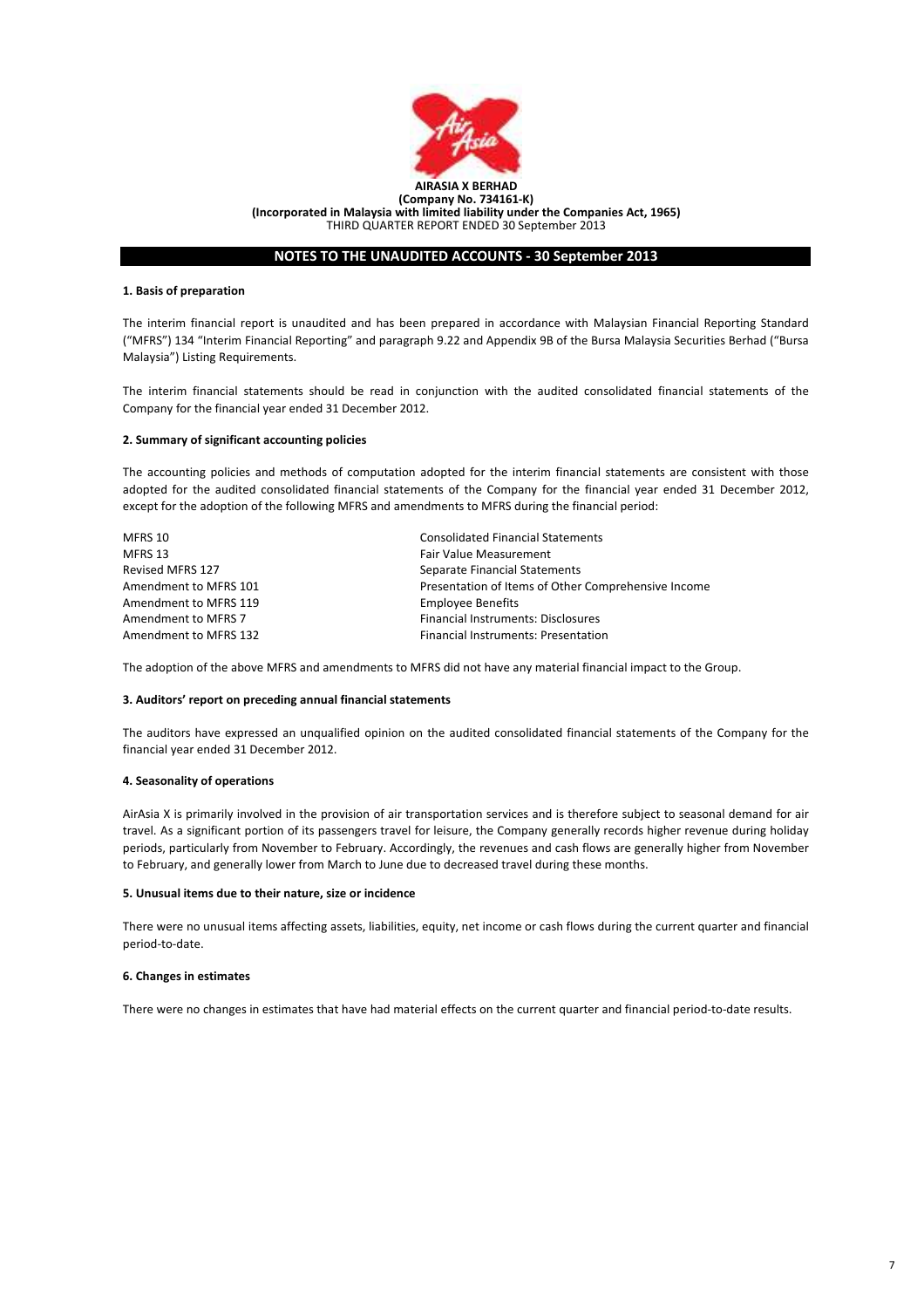

# NOTES TO THE UNAUDITED ACCOUNTS - 30 September 2013

# 7. Capital and reserves

The Company was listed on the Main Market of Bursa Malaysia on 10 July 2013 and has successfully issued 593 million new ordinary shares of RM 0.15 each at RM1.25 per share for capital expenditure, repayment of bank borrowings, general working capital and listing expenses purposes. Upon completion, the issued and fully paid ordinary shares of the Company amounted to 2,370 million ordinary shares of RM0.15 each and share premium of RM651.9 million has been included in the share premium account.

### 8. Dividend paid

No dividends were declared or approved in the quarter ended 30 September 2013.

# 9. Segment reporting

The reportable operating segments of the Group have been identified as North Asia, Australia, Europe, India, New Zealand and Others. The Group has completely withdrawn from the Europe, India and New Zealand segments since the quarter ended 30 June 2012.

|                     | <b>INDIVIDUAL QUARTER</b>                    |                                                     | <b>CUMULATIVE</b>                                  |                                                    |
|---------------------|----------------------------------------------|-----------------------------------------------------|----------------------------------------------------|----------------------------------------------------|
|                     | Quarter ended<br>30/09/2013<br><b>RM'000</b> | <b>Quarter ended</b><br>30/09/2012<br><b>RM'000</b> | <b>Period Ended</b><br>30/09/2013<br><b>RM'000</b> | <b>Period Ended</b><br>30/09/2012<br><b>RM'000</b> |
| Revenue             |                                              |                                                     |                                                    |                                                    |
| North Asia          | 313,152                                      | 231,890                                             | 825,714                                            | 623,227                                            |
| Australia           | 213.471                                      | 180,556                                             | 625,015                                            | 512,612                                            |
| Others <sup>1</sup> | 74,868                                       | 64,273                                              | 177,175                                            | 108,951                                            |
| Sub-total           | 601,491                                      | 476.719                                             | 1,627,904                                          | 1,244,790                                          |
| Europe              | $\overline{\phantom{0}}$                     | 9,560                                               |                                                    | 102,788                                            |
| India               | $\overline{\phantom{0}}$                     | 193                                                 | $\overline{\phantom{a}}$                           | 32,746                                             |
| New Zealand         | $\overline{\phantom{0}}$                     | 82                                                  |                                                    | 48,142                                             |
| Sub-total           |                                              | 9,835                                               |                                                    | 183,676                                            |
| Total               | 601,491                                      | 486.554                                             | 1,627,904                                          | 1,428,466                                          |

|                                |                                              | <b>INDIVIDUAL QUARTER</b>                           |                                                    | <b>CUMULATIVE</b>                                  |
|--------------------------------|----------------------------------------------|-----------------------------------------------------|----------------------------------------------------|----------------------------------------------------|
|                                | Quarter ended<br>30/09/2013<br><b>RM'000</b> | <b>Quarter ended</b><br>30/09/2012<br><b>RM'000</b> | <b>Period Ended</b><br>30/09/2013<br><b>RM'000</b> | <b>Period Ended</b><br>30/09/2012<br><b>RM'000</b> |
| EBITDAR/(LBITDAR) <sup>2</sup> |                                              |                                                     |                                                    |                                                    |
| North Asia                     | 59,330                                       | 39,150                                              | 137,075                                            | 103,014                                            |
| Australia                      | 14,450                                       | 17,129                                              | 85,043                                             | 92,646                                             |
| Others <sup>1</sup>            | 31,150                                       | 26,887                                              | 66,331                                             | 39,869                                             |
| Sub-total                      | 104,930                                      | 83,166                                              | 288.449                                            | 235,529                                            |
| Europe                         | -                                            | (5, 116)                                            |                                                    | (33, 236)                                          |
| India                          | -                                            | 789                                                 | $\overline{a}$                                     | 4,332                                              |
| New Zealand                    | ۰                                            | (316)                                               | -                                                  | (3,871)                                            |
| Sub-total                      | $\blacksquare$                               | (4,643)                                             | ٠                                                  | (32, 775)                                          |
| Total                          | 104,930                                      | 78,523                                              | 288,449                                            | 202,754                                            |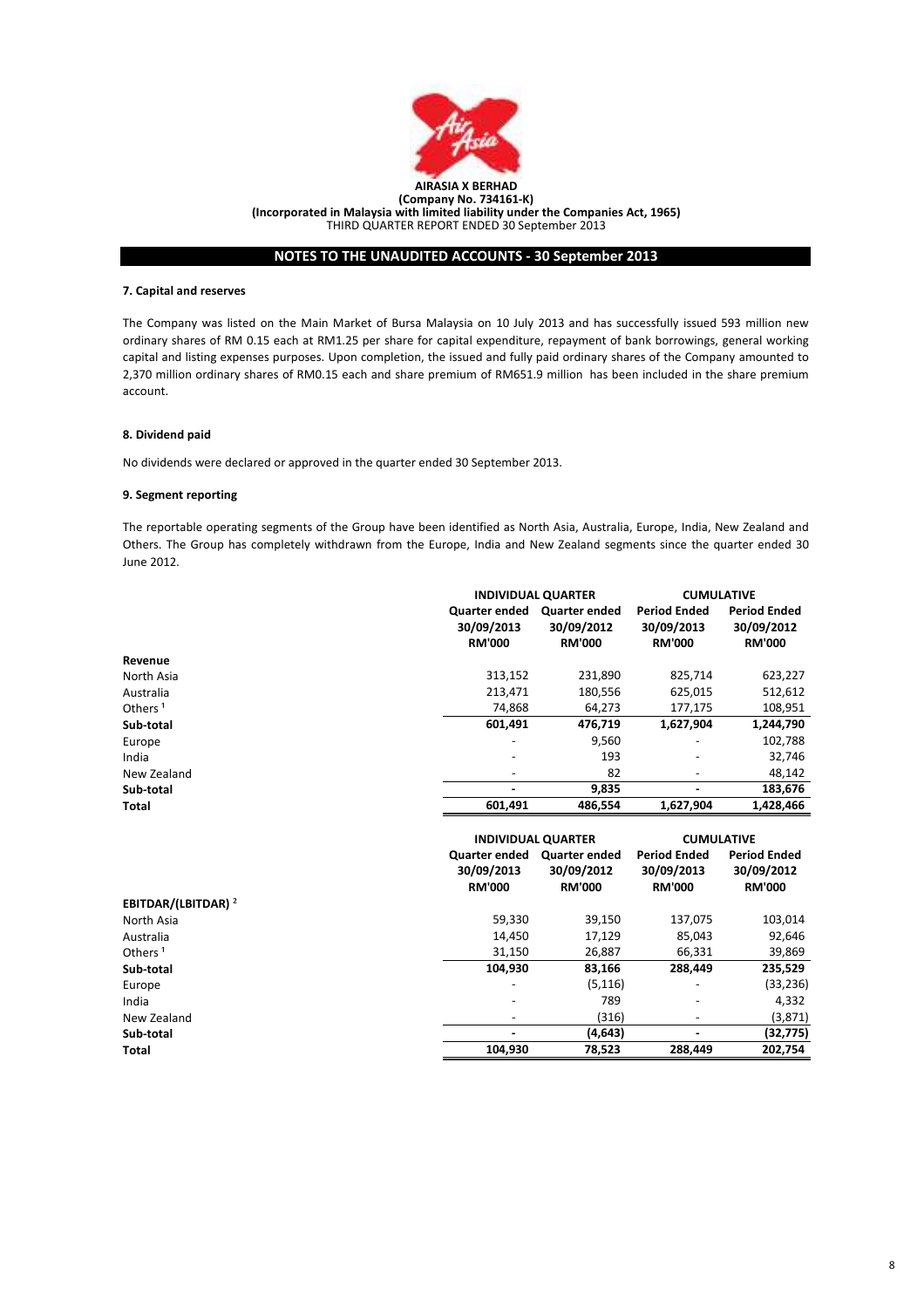

# NOTES TO THE UNAUDITED ACCOUNTS - 30 September 2013

|                                                        | <b>INDIVIDUAL QUARTER</b>                    |                                                     | <b>CUMULATIVE</b>                                  |                                                    |
|--------------------------------------------------------|----------------------------------------------|-----------------------------------------------------|----------------------------------------------------|----------------------------------------------------|
|                                                        | Quarter ended<br>30/09/2013<br><b>RM'000</b> | <b>Quarter ended</b><br>30/09/2012<br><b>RM'000</b> | <b>Period Ended</b><br>30/09/2013<br><b>RM'000</b> | <b>Period Ended</b><br>30/09/2012<br><b>RM'000</b> |
| (Loss Before Tax) ("(LBT)") /Profit Before Tax ("PBT") |                                              |                                                     |                                                    |                                                    |
| North Asia                                             | (735)                                        | 26,652                                              | (21, 937)                                          | 25,849                                             |
| Australia                                              | (30, 487)                                    | 6,682                                               | (34, 924)                                          | 32,811                                             |
| Others <sup>1</sup>                                    | 12,277                                       | 18,851                                              | 14,272                                             | 23,050                                             |
| Sub-total                                              | (18, 945)                                    | 52,185                                              | (42,589)                                           | 81,710                                             |
| Europe                                                 | $\overline{\phantom{0}}$                     | (7, 913)                                            | $\overline{\phantom{0}}$                           | (56, 122)                                          |
| India                                                  | $\overline{\phantom{a}}$                     | 2,686                                               | $\overline{\phantom{0}}$                           | 9                                                  |
| New Zealand                                            | $\overline{\phantom{a}}$                     | 2,071                                               | $\overline{\phantom{a}}$                           | (12, 524)                                          |
| Sub-total                                              | $\overline{\phantom{0}}$                     | (3, 156)                                            | ٠                                                  | (68, 637)                                          |
| Total                                                  | (18, 945)                                    | 49,029                                              | (42,589)                                           | 13,073                                             |

### Notes:

1 Includes the Tehran route which was subsequently terminated on 15 October 2012, of which the contribution to the revenue during the quarter ended 30 June 2012 is immaterial (i.e. less than 5%).

 $\overline{2}$ EBITDAR/ (LBITDAR) represents earnings/ (loss) before finance cost, taxation, depreciation, amortisation and aircraft rental expenses.

### 10. Revenue

|                   |                                                     | <b>INDIVIDUAL QUARTER</b>                           |                                                    | <b>CUMULATIVE</b>                                  |
|-------------------|-----------------------------------------------------|-----------------------------------------------------|----------------------------------------------------|----------------------------------------------------|
|                   | <b>Quarter ended</b><br>30/09/2013<br><b>RM'000</b> | <b>Quarter ended</b><br>30/09/2012<br><b>RM'000</b> | <b>Period Ended</b><br>30/09/2013<br><b>RM'000</b> | <b>Period Ended</b><br>30/09/2012<br><b>RM'000</b> |
| Scheduled flights | 353.401                                             | 298.782                                             | 1,005,441                                          | 939,167                                            |
| Refund            | (519)                                               | (276)                                               | (961)                                              | (1,645)                                            |
|                   | 352,882                                             | 298,506                                             | 1,004,480                                          | 937,522                                            |
| Charter flights   | 35.822                                              | 34.441                                              | 68.867                                             | 46,071                                             |
| Fuel surcharge    | 69,348                                              | 36,718                                              | 175,678                                            | 102,497                                            |
| Freight and cargo | 22,978                                              | 19,188                                              | 64,209                                             | 63,265                                             |
| Ancillary revenue | 120,377                                             | 87.923                                              | 314.408                                            | 253,412                                            |
| Management fee    | 84                                                  | 92                                                  | 262                                                | 274                                                |
| Other revenue     | -                                                   | 9,686                                               | $\overline{\phantom{a}}$                           | 25,425                                             |
|                   | 601.491                                             | 486.554                                             | 1.627.904                                          | 1,428,466                                          |

Ancillary revenue includes administrative and other fees, seat fees, change fees, convenience fees, excess baggage fees, inflight sales, and other items and services.

### 11. Staff cost

|                                       | <b>INDIVIDUAL QUARTER</b>                           |                                                     | <b>CUMULATIVE</b>                                  |                                                    |
|---------------------------------------|-----------------------------------------------------|-----------------------------------------------------|----------------------------------------------------|----------------------------------------------------|
|                                       | <b>Quarter ended</b><br>30/09/2013<br><b>RM'000</b> | <b>Quarter ended</b><br>30/09/2012<br><b>RM'000</b> | <b>Period Ended</b><br>30/09/2013<br><b>RM'000</b> | <b>Period Ended</b><br>30/09/2012<br><b>RM'000</b> |
| Wages, salaries, bonus and allowances | 53,195                                              | 40.874                                              | 147.068                                            | 121,151                                            |
| Defined contribution retirement plan  | 4.351                                               | 3.387                                               | 13,538                                             | 10,898                                             |
| ESOS                                  | 209                                                 | $\overline{\phantom{a}}$                            | 209                                                |                                                    |
|                                       | 57,755                                              | 44.261                                              | 160.815                                            | 132.049                                            |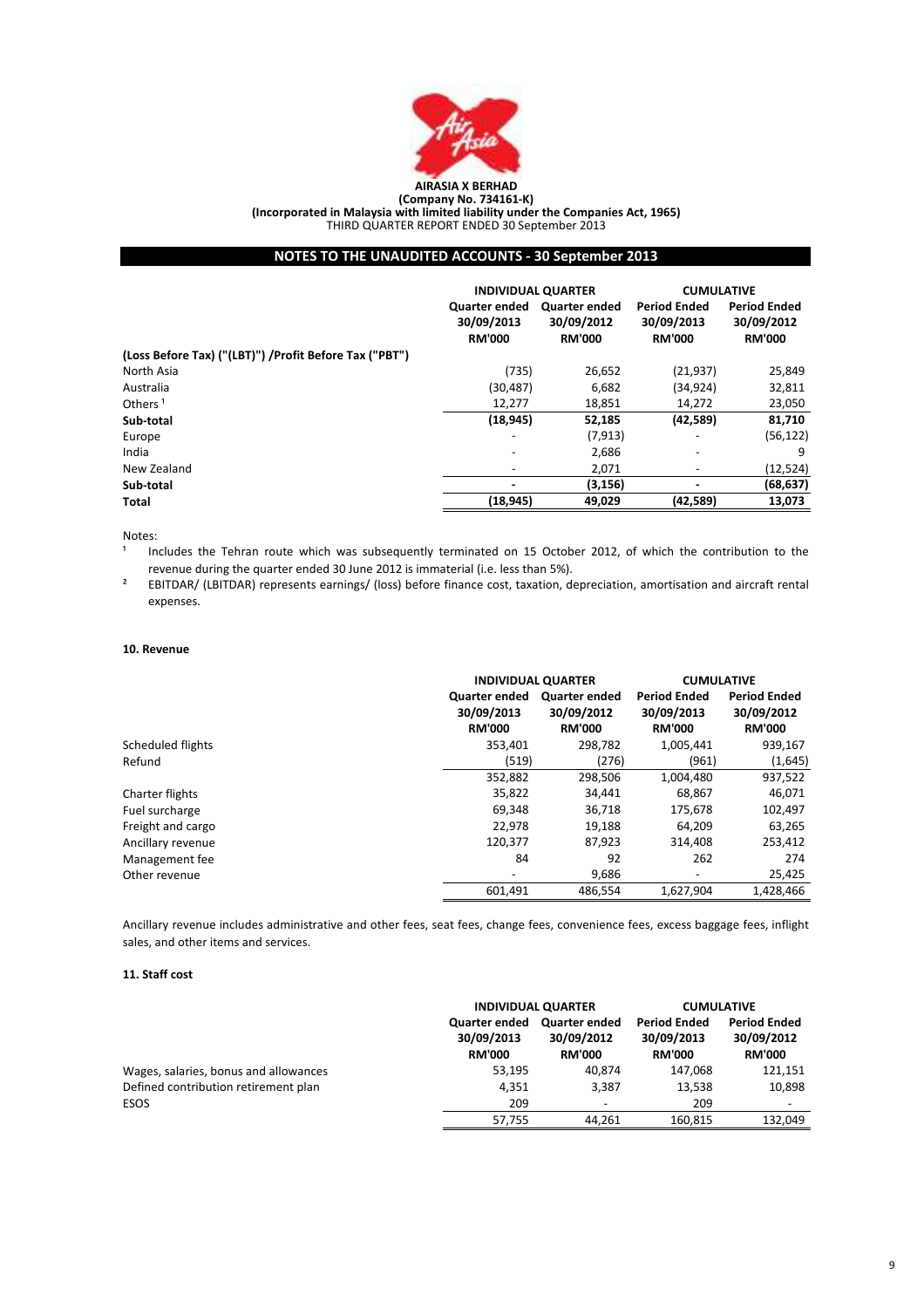

# NOTES TO THE UNAUDITED ACCOUNTS - 30 September 2013

### 12. Other operating expenses

Other operating expenses mainly consist of advertising expenses, unrealised foreign exchange gains on operation, fees and other costs that attributable to the course of business. Included also in other operating expenses are an upfront recognition of a nonrecurring, non-cash expense of RM7.6 million and RM9.5 million for shareholders' inaugural benefit and RM4.5 million and RM6.1 million of IPO related expenses respectively in the current quarter and cumulative period ended 30 September 2013.

### 13. Other income

|                                                   | <b>INDIVIDUAL QUARTER</b>                           |                                              | <b>CUMULATIVE</b>                                  |                                                    |
|---------------------------------------------------|-----------------------------------------------------|----------------------------------------------|----------------------------------------------------|----------------------------------------------------|
|                                                   | <b>Quarter ended</b><br>30/09/2013<br><b>RM'000</b> | Quarter ended<br>30/09/2012<br><b>RM'000</b> | <b>Period Ended</b><br>30/09/2013<br><b>RM'000</b> | <b>Period Ended</b><br>30/09/2012<br><b>RM'000</b> |
| Gain on disposal of property, plant and equipment | 45                                                  | 2.091                                        | 53                                                 | 2.421                                              |
| Income from insurance                             | 1,356                                               | 790                                          | 3.616                                              | 2,518                                              |
| <b>Others</b>                                     | 10.932                                              | 140                                          | 14.507                                             | 2,129                                              |
|                                                   | 12,333                                              | 3,021                                        | 18.176                                             | 7,068                                              |

Other income ('others') includes incentives received/receivable by the Group from certain airport authorities and sales and lease back of engines.

# 14. Finance income/(costs)

|                                                     |                                                            | <b>INDIVIDUAL QUARTER</b>   |                                                    | <b>CUMULATIVE</b>                                  |  |
|-----------------------------------------------------|------------------------------------------------------------|-----------------------------|----------------------------------------------------|----------------------------------------------------|--|
|                                                     | Quarter ended Quarter ended<br>30/09/2013<br><b>RM'000</b> | 30/09/2012<br><b>RM'000</b> | <b>Period Ended</b><br>30/09/2013<br><b>RM'000</b> | <b>Period Ended</b><br>30/09/2012<br><b>RM'000</b> |  |
| <b>Finance income:</b>                              |                                                            |                             |                                                    |                                                    |  |
| Interest income on deposits with licensed banks     | 1,885                                                      | 141                         | 2,494                                              | 649                                                |  |
| Interest income on deposits for leased aircraft     |                                                            |                             |                                                    | 357                                                |  |
|                                                     | 1,885                                                      | 141                         | 2,494                                              | 1,006                                              |  |
| <b>Finance costs:</b>                               |                                                            |                             |                                                    |                                                    |  |
| Interest expense on bank borrowings                 | (21, 798)                                                  | (12, 447)                   | (51, 676)                                          | (37, 684)                                          |  |
| Bank facilities and other charges                   | (1)                                                        | (171)                       | (543)                                              | (1,440)                                            |  |
|                                                     | (21, 799)                                                  | (12, 618)                   | (52, 219)                                          | (39,124)                                           |  |
| Foreign exchange (loss)/gain                        |                                                            |                             |                                                    |                                                    |  |
| Unrealised foreign exchange (loss)/gain             |                                                            |                             |                                                    |                                                    |  |
| on borrowings                                       | (43, 237)                                                  | 48,093                      | (99, 732)                                          | 39,401                                             |  |
| Fair value movement recycled from cash              |                                                            |                             |                                                    |                                                    |  |
| flow hedge reserve                                  | 18,234                                                     |                             | 34,754                                             |                                                    |  |
| Unrealised foreign exchange gain/(loss) on deposits |                                                            |                             |                                                    |                                                    |  |
| and bank balances                                   | 1,703                                                      | (193)                       | 1,943                                              | 2,827                                              |  |
|                                                     | (23, 300)                                                  | 47,900                      | (63,035)                                           | 42,228                                             |  |
| Realised foreign exchange (loss)/gain on upliftment |                                                            |                             |                                                    |                                                    |  |
| of fixed deposits                                   | (683)                                                      | 148                         | (762)                                              | 148                                                |  |
| Net foreign exchange (losses)/gains                 | (23, 983)                                                  | 48,048                      | (63, 797)                                          | 42,376                                             |  |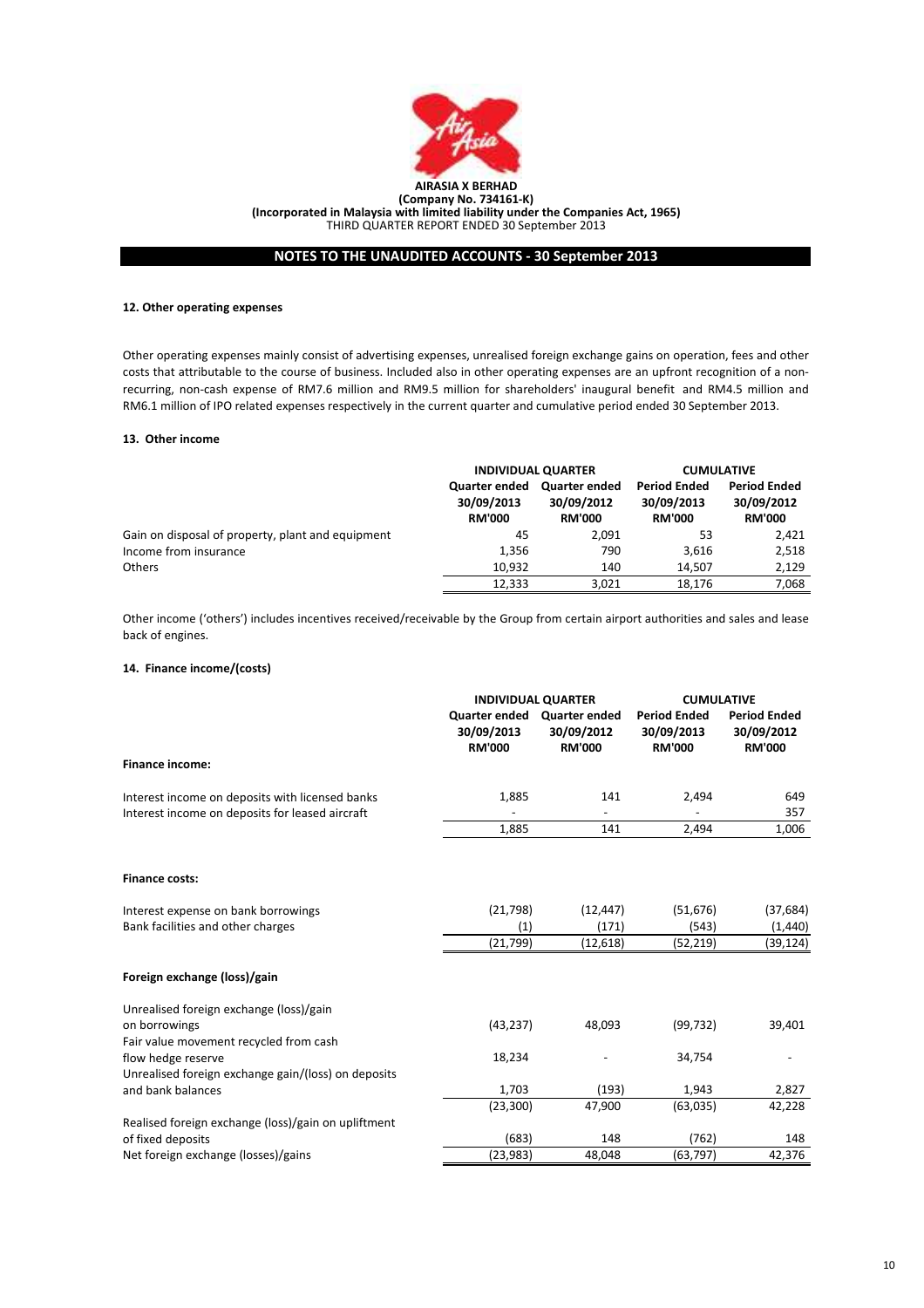

# NOTES TO THE UNAUDITED ACCOUNTS - 30 September 2013

### 15. Taxation

### Current taxation

The current taxation charge comprises tax payable on interest income.

### Deferred taxation

In the 9 months ended 30 September 2013 the Company recognised a net tax allowance of RM86.9 million, as compared to RM6.7 million in the 9 months ended 30 September 2012, due primarily to income tax exemptions recognised for certain qualifying expenditures as provided by the Malaysian Ministry of Finance.

The following table sets forth the reconciliation between the Malaysian statutory and actual tax credit earned by the Group for the periods indicated.

|                                                       | <b>INDIVIDUAL QUARTER</b>                           |                                                     | <b>CUMULATIVE</b>                                  |                                                    |
|-------------------------------------------------------|-----------------------------------------------------|-----------------------------------------------------|----------------------------------------------------|----------------------------------------------------|
|                                                       | <b>Quarter ended</b><br>30/09/2013<br><b>RM'000</b> | <b>Quarter ended</b><br>30/09/2012<br><b>RM'000</b> | <b>Period Ended</b><br>30/09/2013<br><b>RM'000</b> | <b>Period Ended</b><br>30/09/2012<br><b>RM'000</b> |
| (LBT)/PBT                                             | (18, 945)                                           | 49,029                                              | (42, 589)                                          | 13,073                                             |
| Tax calculated at Malaysian statutory tax rate of 25% | (5, 543)                                            | 12,257                                              | (11, 454)                                          | 3,268                                              |
| Tax effects:                                          |                                                     |                                                     |                                                    |                                                    |
| - tax incentives                                      | (40, 937)                                           |                                                     | (83,808)                                           |                                                    |
| - expenses not deductible for tax purposes            | 5,624                                               | 1,350                                               | 20,876                                             | 3,495                                              |
| - income not subject to tax                           | (4,530)                                             | (13,434)                                            | (12,539)                                           | (13,440)                                           |
| Taxation                                              | (45, 386)                                           | 173                                                 | (86, 925)                                          | (6, 677)                                           |

# 16. Disclosure of Realised and Unrealised Profits

The cumulative retained profit of the Group and its subsidiaries comprise realised and unrealised profit are as follows:

|                                                                | As at<br>30/09/2013<br><b>RM'000</b> | As at<br>31/12/2012<br><b>RM'000</b> |
|----------------------------------------------------------------|--------------------------------------|--------------------------------------|
| Total retained profit of AirAsia X Berhad and its subsidiaries |                                      |                                      |
| Realised                                                       | 88.491                               | 59,811                               |
| Unrealised                                                     | 54.142                               | 38,486                               |
|                                                                | 142.633                              | 98.297                               |

# 17. Property, plant and equipment

#### (a) Acquisition and disposal

During the quarter ended 30 September 2013, the Group acquired property, plant and equipment amounting to RM1,015.5 million (quarter ended 30 September 2012: RM20.6 million) primarily in relation to the acquisition of new aircraft.

# (b) Revaluation

There was no revaluation of property, plant and equipment for the quarter ended 30 September 2013 (quarter ended 30 September 2012: RM Nil).

# (c) Impairment

There was no impairment of property, plant and equipment for the quarter ended 30 September 2013 (quarter ended 30 September 2012: RM Nil).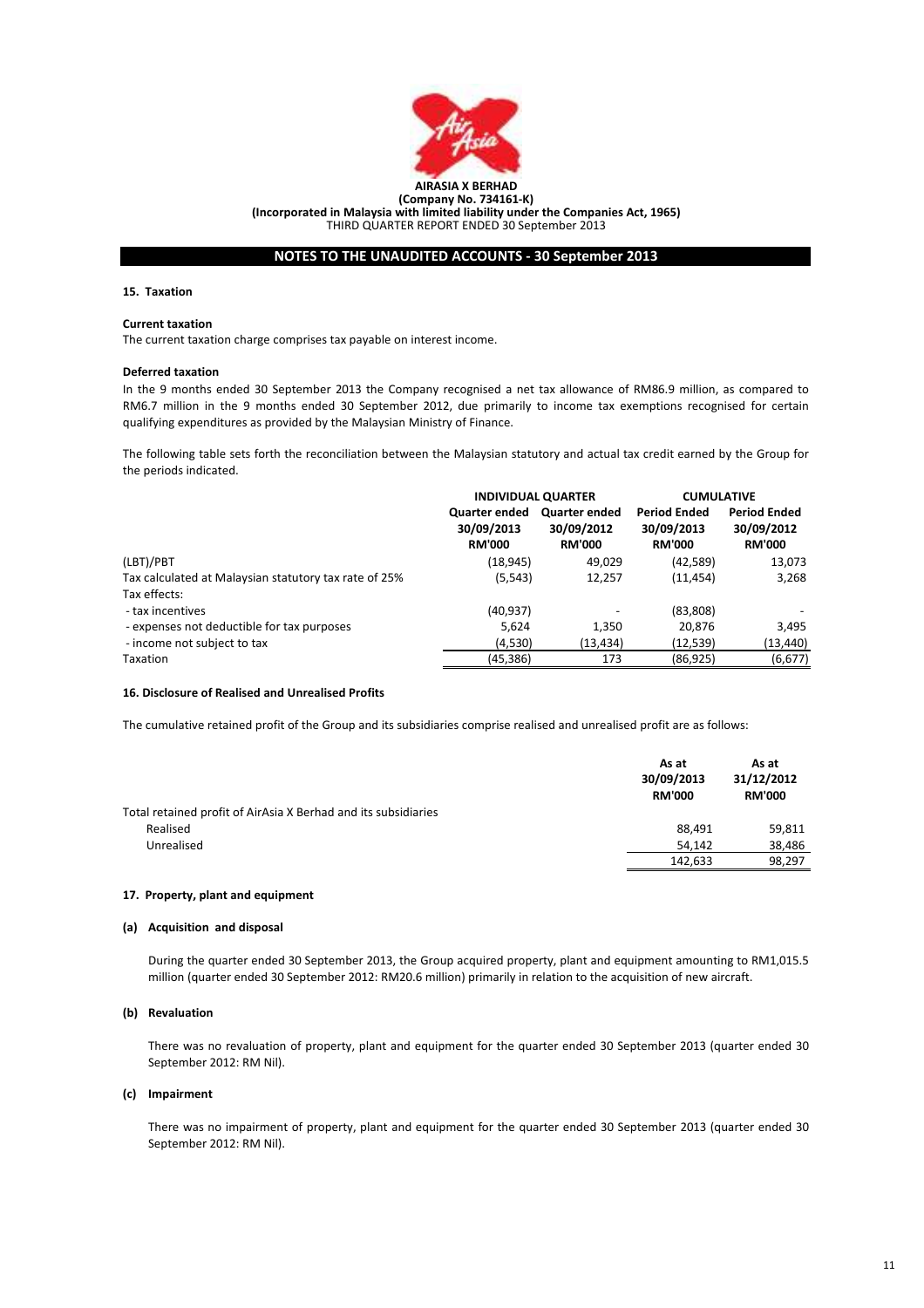

# NOTES TO THE UNAUDITED ACCOUNTS - 30 September 2013

### 18. Deposits on aircraft purchase

The deposits on aircraft purchase are denominated in US Dollars ("USD") and are in respect of pre-delivery payments on aircraft purchase, which will be delivered between Oct 2013 to May 2025. Pre-delivery payments constitute an instalment in respect of the price of the aircraft and are deducted from the final price on delivery.

# 19. Other deposits

Other deposits include deposits paid for maintenance of aircraft and deposits paid to lessors for leased aircraft. These deposits are denominated in USD.

### 20. Investment in associate

The investment in associate represents the unquoted investment, at cost.

The details of the associate is a follows:-

|                            | Group effective equity interest |                 |                          |                                         |
|----------------------------|---------------------------------|-----------------|--------------------------|-----------------------------------------|
| <b>Name</b>                | Country of<br>Incorporation     | 30/09/2013<br>% | 31/12/2012<br>%          | Principal<br>activity                   |
| Thai AAX Co., Ltd ("TAAX") | Thailand                        | 49%             | $\overline{\phantom{0}}$ | Commercial air<br>transport<br>services |

On 18 September 2013, the Company entered into a shareholders' agreement with Mr. Tassapon Bijleveld and Mr. Julpas Kruesopon for the purpose of establishing a joint venture co-operation to set up a long-haul low cost airline in Thailand which will operate through a Thailand incorporated entity, Thai AAX Co., Ltd.

The paid up capital of TAAX is THB1,125 million comprising 112,534,563 ordinary shares of THB10 each.

#### 21. Receivables and prepayments

|                                 | As at<br>30/09/2013<br><b>RM'000</b> | As at<br>31/12/2012<br><b>RM'000</b> |
|---------------------------------|--------------------------------------|--------------------------------------|
| Trade receivables               | 62,139                               | 31,091                               |
| Other receivables               | 72,613                               | 33,935                               |
| Prepayment                      | 47,406                               | 24,255                               |
| Deposits                        | 53,306                               | 42,394                               |
|                                 | 235,464                              | 131,675                              |
| Less: Impairment of receivables | (889)                                | (889)                                |
|                                 | 234,575                              | 130,786                              |

### 22. Deposits, cash and bank balances

For the purpose of the cash flow statements, cash and cash equivalents include the following:

|                             | As at<br>30/09/2013<br><b>RM'000</b> | As at<br>31/12/2012<br><b>RM'000</b> |
|-----------------------------|--------------------------------------|--------------------------------------|
| Cash and bank balances      | 81,271                               | 113,553                              |
| Deposits with licensed bank | 94.511                               | 60,398                               |
|                             | 175,782                              | 173,951                              |
| Less: Restricted cash       | (24, 742)                            | $\overline{\phantom{0}}$             |
| Cash and cash equivalents   | 151,040                              | 173,951                              |
|                             |                                      |                                      |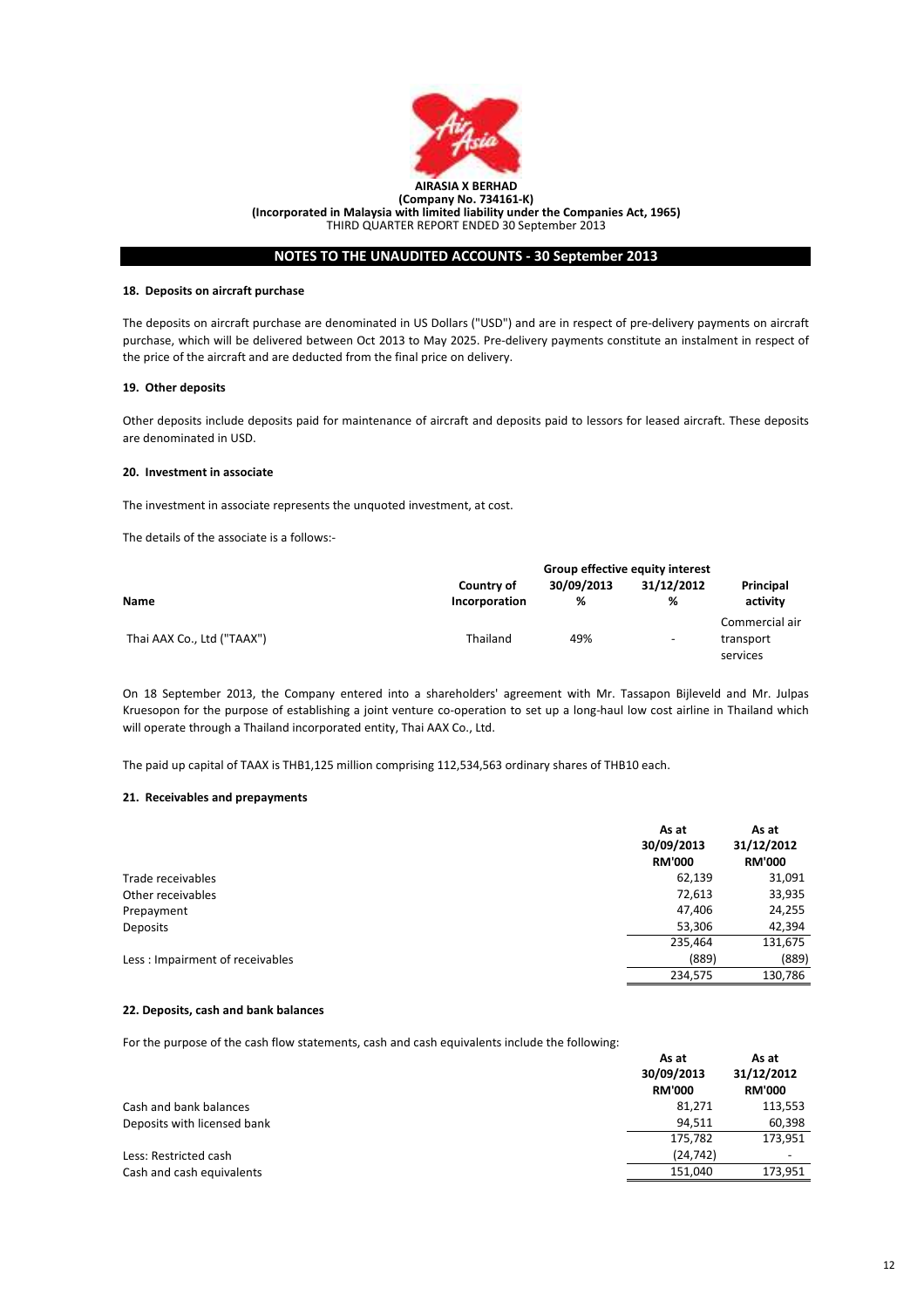

# NOTES TO THE UNAUDITED ACCOUNTS - 30 September 2013

# 23. Trade and other payables

|                             | As at<br>30/09/2013<br><b>RM'000</b> | As at<br>31/12/2012<br><b>RM'000</b> |
|-----------------------------|--------------------------------------|--------------------------------------|
| Trade payables              | 203,717                              | 170,164                              |
| Other payables and accruals | 149.062                              | 83,840                               |
|                             | 352,779                              | 254,004                              |

Other payables and accruals include operational expenses payable to airport authorities and passenger service charges.

# 24. Borrowings

|                                                                         | As at<br>30/09/2013<br><b>RM'000</b> | As at<br>31/12/2012<br><b>RM'000</b> |
|-------------------------------------------------------------------------|--------------------------------------|--------------------------------------|
| Current                                                                 |                                      |                                      |
| - Revolving credit (unsecured)                                          | 151,952                              | 351,705                              |
| - Term loans (secured)                                                  | 182,931                              | 100,027                              |
| - Time loan (secured)                                                   |                                      | 48,000                               |
| - Commodity Murabahah Term Financing (unsecured)                        |                                      | 21,313                               |
|                                                                         | 334,883                              | 521,045                              |
| Non-current                                                             |                                      |                                      |
| - Revolving credit (unsecured)                                          | 47,794                               | 131,875                              |
| - Term loans (secured)                                                  | 1,403,425                            | 739,336                              |
|                                                                         | 1,451,219                            | 871,211                              |
| <b>Total borrowings</b>                                                 | 1,786,102                            | 1,392,256                            |
| The currency profile of borrowings is as follows:                       |                                      |                                      |
|                                                                         | As at<br>30/09/2013<br><b>RM'000</b> | As at<br>31/12/2012<br><b>RM'000</b> |
| Ringgit Malaysia                                                        |                                      | 309,309                              |
| <b>US Dollar</b>                                                        | 1,786,102                            | 1,082,947                            |
|                                                                         | 1,786,102                            | 1,392,256                            |
| The movement of the borrowings during the financial period as follows:- |                                      |                                      |
|                                                                         | As at                                | As at                                |
|                                                                         | 30/09/2013                           | 30/09/2012                           |
|                                                                         | <b>RM'000</b>                        | <b>RM'000</b>                        |
| At beginning of financial period                                        | 1,392,256                            | 1,278,547                            |
| Proceeds from borrowings                                                | 862,292                              | 314,771                              |
| Repayment of borrowings                                                 | (568, 178)                           | (125,004)                            |
| Unrealised forex loss on borrowings                                     | 99,732<br>1,786,102                  | (39, 401)                            |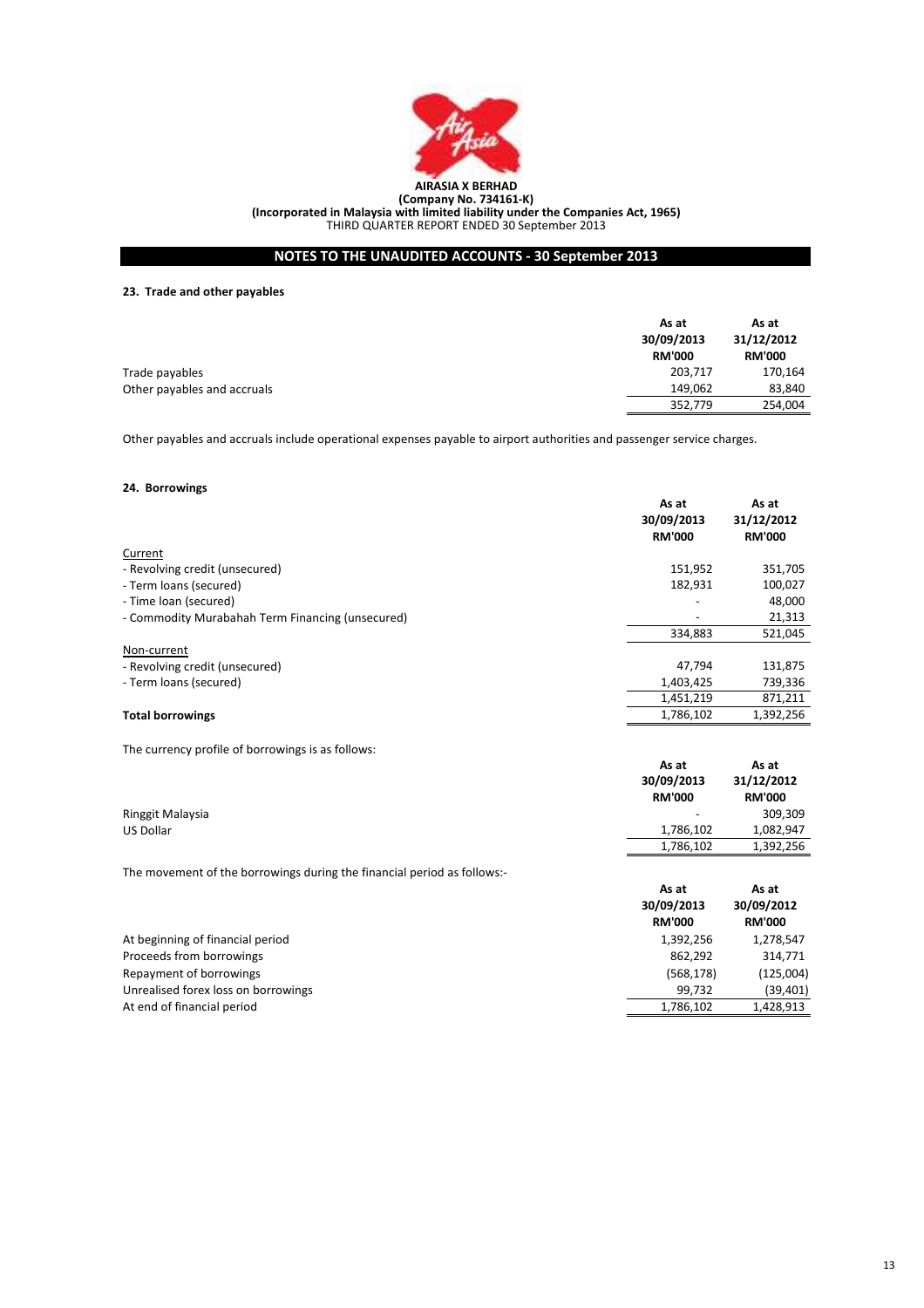

# NOTES TO THE UNAUDITED ACCOUNTS - 30 September 2013

### 25. Derivative Financial Instruments

The Group has entered into 3 cross currency interest rate contracts ("CCIRS") to hedge against fluctuation in the foreign exchange currency and interest rates on its 3 newly delivered aircrafts during the financial period under review. Gains and losses recognised in the cash flow hedge reserve in equity will be continuously released to the income statement within finance cost until the full repayment of the aircraft loans (Note 23).

Under the CCIRS facilities, the Company converted the aircraft loans whereby:

(i) The USD principal repayments throughout the tenor of 10 and 12 years will be paid in RM at an exchange rate of USD1 to RM3.0260, RM3.0895 and RM3.1875 respectively; and

(ii) The USD interests of 3 months London Interbank Offered Rate ("LIBOR") plus a margin ranging between 0.80% and 3.75% will be paid at a RM fixed rates between 3.83% and 7.03% per annum for the entire tenor of the 3 loans.

The full fair value of a hedging derivative is classified as a non-current asset if the remaining maturity of the hedge item is more than 12 months and, as a current asset, if the maturity of the hedged item is less than 12 months.

The derivative financial instrument is classified as level 2 in the fair value hierarchy model.

The Group's level 2 hedging derivatives comprise the 3 abovementioned CCIRS contracts. These contracts have been fair valued using forward interest rates extracted from observable yield curves. The effects of discounting are generally insignificant for level 2 derivatives.

The derivative financial assets carry a notional and fair value of RM716.5million (31.12.12: nil) and RM30.5million (31.12.12: nil) respectively.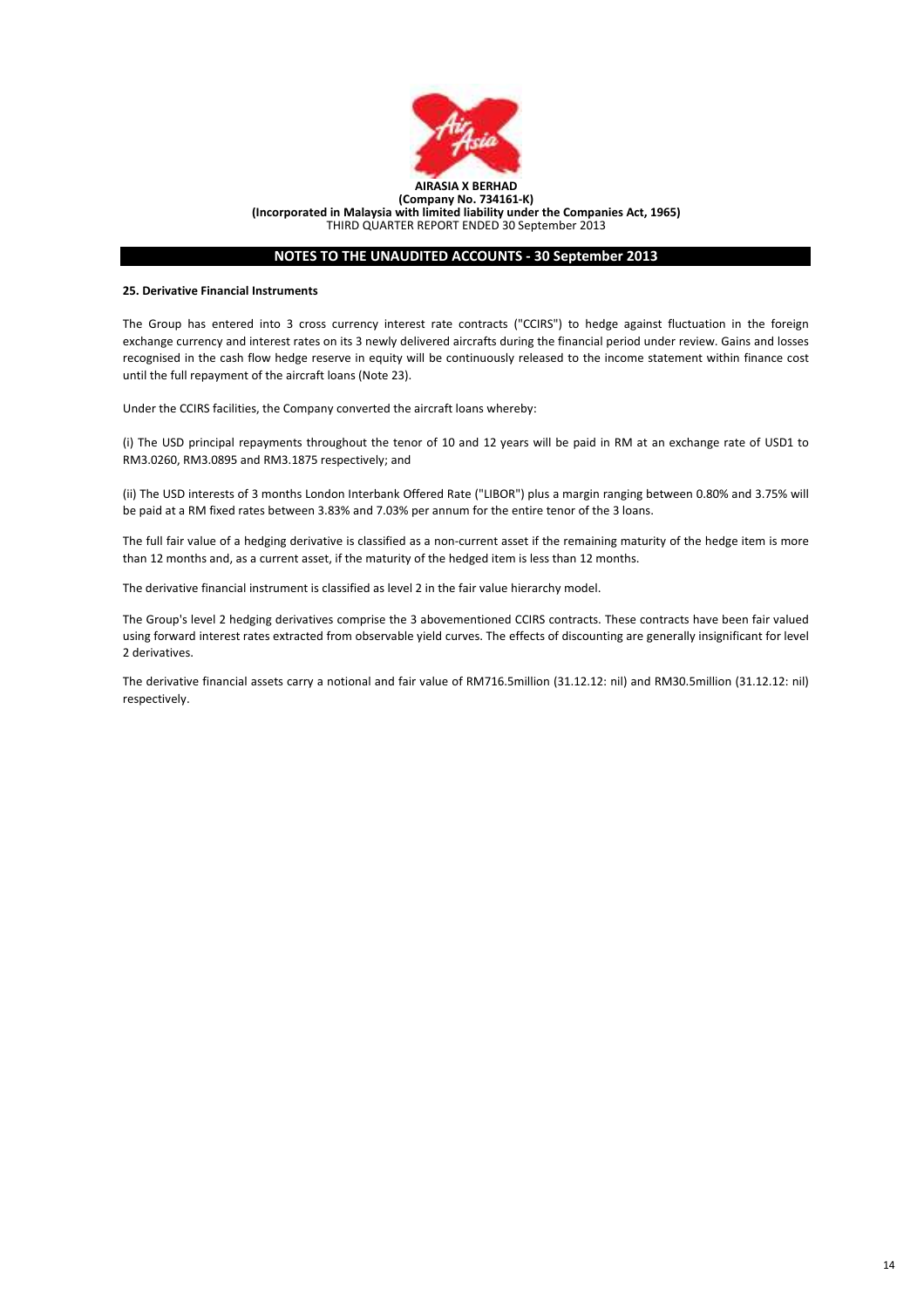

# NOTES TO THE UNAUDITED ACCOUNTS - 30 September 2013

26. Share capital

|                                         | As at<br>30/09/2013<br><b>RM'000</b> | As at<br>31/12/2012<br><b>RM'000</b> |
|-----------------------------------------|--------------------------------------|--------------------------------------|
| Authorised:                             |                                      |                                      |
| Ordinary shares of RM1.00 each:         |                                      |                                      |
| At beginning of financial period/year   | 270,000                              | 270,000                              |
| Subdivision of shares                   | (270,000)                            |                                      |
| At the end of the financial period/year | $\overline{\phantom{a}}$             | 270,000                              |
| Ordinary shares of RM0.15 each:         |                                      |                                      |
| At beginning of financial period/year   |                                      |                                      |
| Subdivision of shares                   | 270,000                              |                                      |
| Increase during the financial period    | 230,000                              |                                      |
| At the end of the financial period/year | 500,000                              |                                      |
| RCPS of RM1.00 each:                    |                                      |                                      |
| At beginning of financial period/year   | 50,000                               | 50,000                               |
| <b>Cancellation of RCPS</b>             | (50,000)                             |                                      |
| At the end of the financial period/year |                                      | 50,000                               |
| <b>Total authorised</b>                 | 500,000                              | 320,000                              |
| Issued and fully paid up:               |                                      |                                      |
| Ordinary shares of RM1.00 each:         |                                      |                                      |
| At beginning of financial period/year   | 224,000                              | 224,000                              |
| <b>Conversion of RCPS</b>               | 42,667                               |                                      |
| Subdivision of shares                   | (266, 667)                           |                                      |
| At the end of the financial period/year |                                      | 224,000                              |
| Ordinary shares of RM0.15 each:         |                                      |                                      |
| At beginning of financial period/year   |                                      |                                      |
| Subdivision of shares                   | 266,667                              |                                      |
| <b>Issuance of shares</b>               | 88,889                               |                                      |
| At the end of the financial period/year | 355,556                              |                                      |
| RCPS of RM1.00 each:                    |                                      |                                      |
| At beginning of financial period/year   | 42,667                               | 42,667                               |
| <b>Conversion of RCPS</b>               | (42, 667)                            |                                      |
| At the end of the financial period/year |                                      | 42,667                               |
| Total issued and fully paid up          | 355,556                              | 266,667                              |
|                                         |                                      |                                      |

The terms of the RCPS are as follows:

- (a) The RCPS are convertible in whole at the holder's option at any time into ordinary shares of RM1.00 each in the capital of the Company in the proportion of one ordinary share for every one RCPS. Notwithstanding this, the RCPS holder shall convert all into ordinary shares of RM1.00 each in the capital of the Company upon receipt of written notice from the Company as part of the Company's bona fide scheme for the listing of the Company's shares on any recognised stock exchange.
- (b) The RCPS has the same entitlement to dividend and all other forms of distributions out of income of the Company at the same rate as that of ordinary shares.
- (c) The RCPS can be redeemed in part or in whole at the Company's option at any time, but only with prior written approval of the holder and redemption can only be effected at par value.
- (d) On 10 May 2013, all the outstanding RCPS are converted into ordinary shares of RM1.00 each, and on 13 May 2013, all the authorised RCPS has been cancelled and ordinary shares for both issued and authorised of RM1.00 each are sub-divided into ordinary shares of RM0.15 each.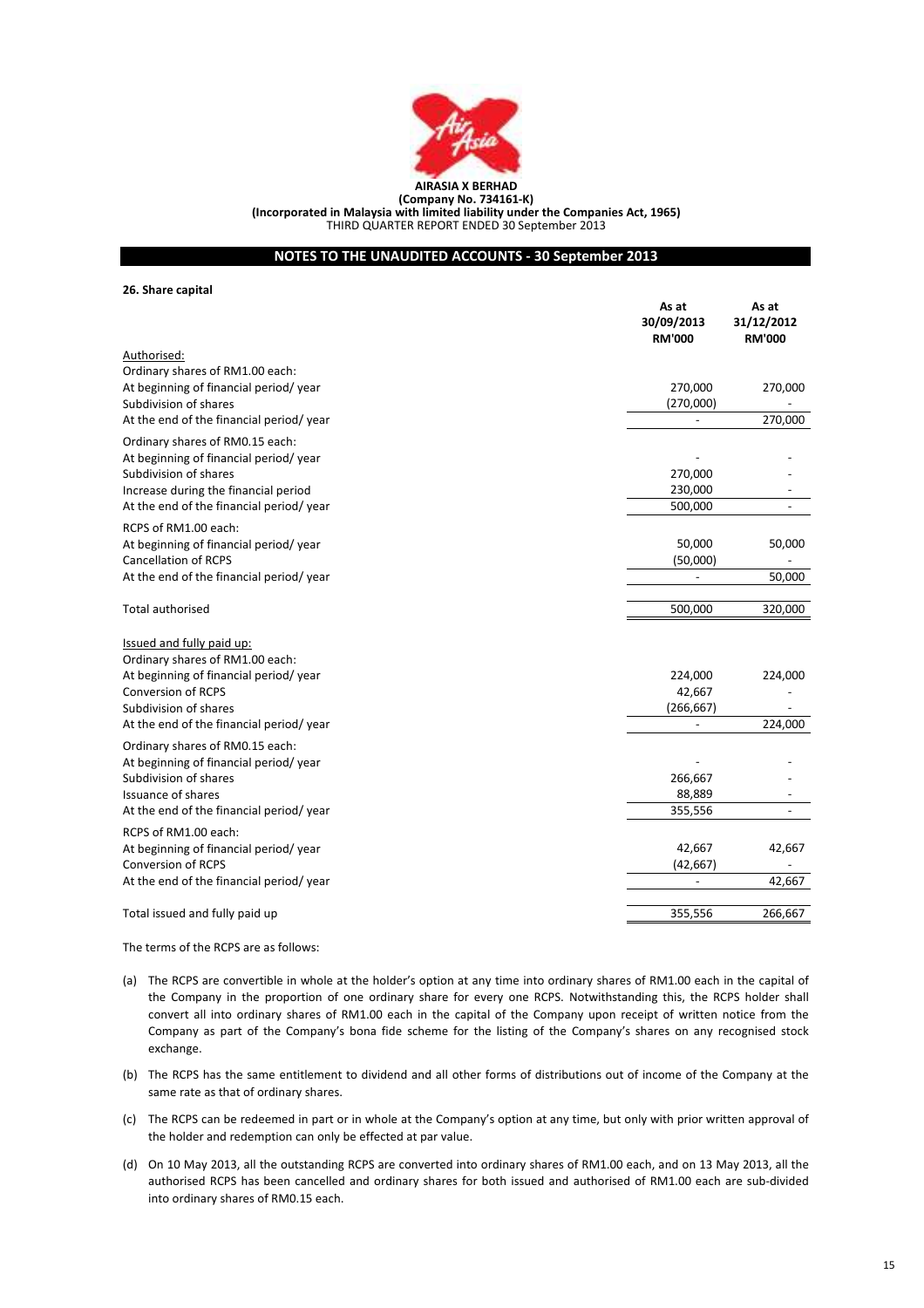

# NOTES TO THE UNAUDITED ACCOUNTS - 30 September 2013

# 27. Earnings per share

### Basic earnings per share

Basic earnings per share is calculated by dividing the net profit for the financial period by the weighted average number of ordinary/preference shares in issue during the financial period.

|                                                                      | <b>INDIVIDUAL QUARTER</b>          |                                    | <b>CUMULATIVE</b>                 |                                   |
|----------------------------------------------------------------------|------------------------------------|------------------------------------|-----------------------------------|-----------------------------------|
|                                                                      | <b>Quarter ended</b><br>30/09/2013 | <b>Quarter Ended</b><br>30/09/2012 | <b>Period Ended</b><br>30/09/2013 | <b>Period Ended</b><br>30/09/2012 |
| Net profit for the individual quarter/ financial period              |                                    |                                    |                                   |                                   |
| (RM'000)<br>Weighted average number of ordinary/preference shares in | 26.441                             | 48.856                             | 44.336                            | 19,750                            |
| issue ('000)                                                         | 355.556                            | 266.667                            | 296.297                           | 266.667                           |
| Earnings per share (sen)                                             | 7.4                                | 18.3                               | 15.0                              | 7.4                               |

# Diluted earnings per share

The diluted earnings per share of the Group is similar to the basic earnings per share as the Group does not have any potential dilutive ordinary shares in issue.

### 28. Post balance sheet events

There was no material event after the period end that has not been reflected in the financial statements for the financial period ended 30 September 2013.

# 29. Contingent assets and contingent liabilities

As at the date of this report, the Group does not have any contingent assets and contingent liabilities.

# 30. Capital commitments outstanding not provided for in the interim financial report

|                                  | As at<br>30/09/2013<br><b>RM'000</b> | As at<br>31/12/2012<br><b>RM'000</b> |
|----------------------------------|--------------------------------------|--------------------------------------|
| Approved and contracted for      |                                      |                                      |
| Aircraft purchase                | 20,331,958                           | 21.243.950                           |
| Non-cancellable operating leases | 2,622,582                            | 2,464,111                            |
|                                  | 22,954,540                           | 23,708,061                           |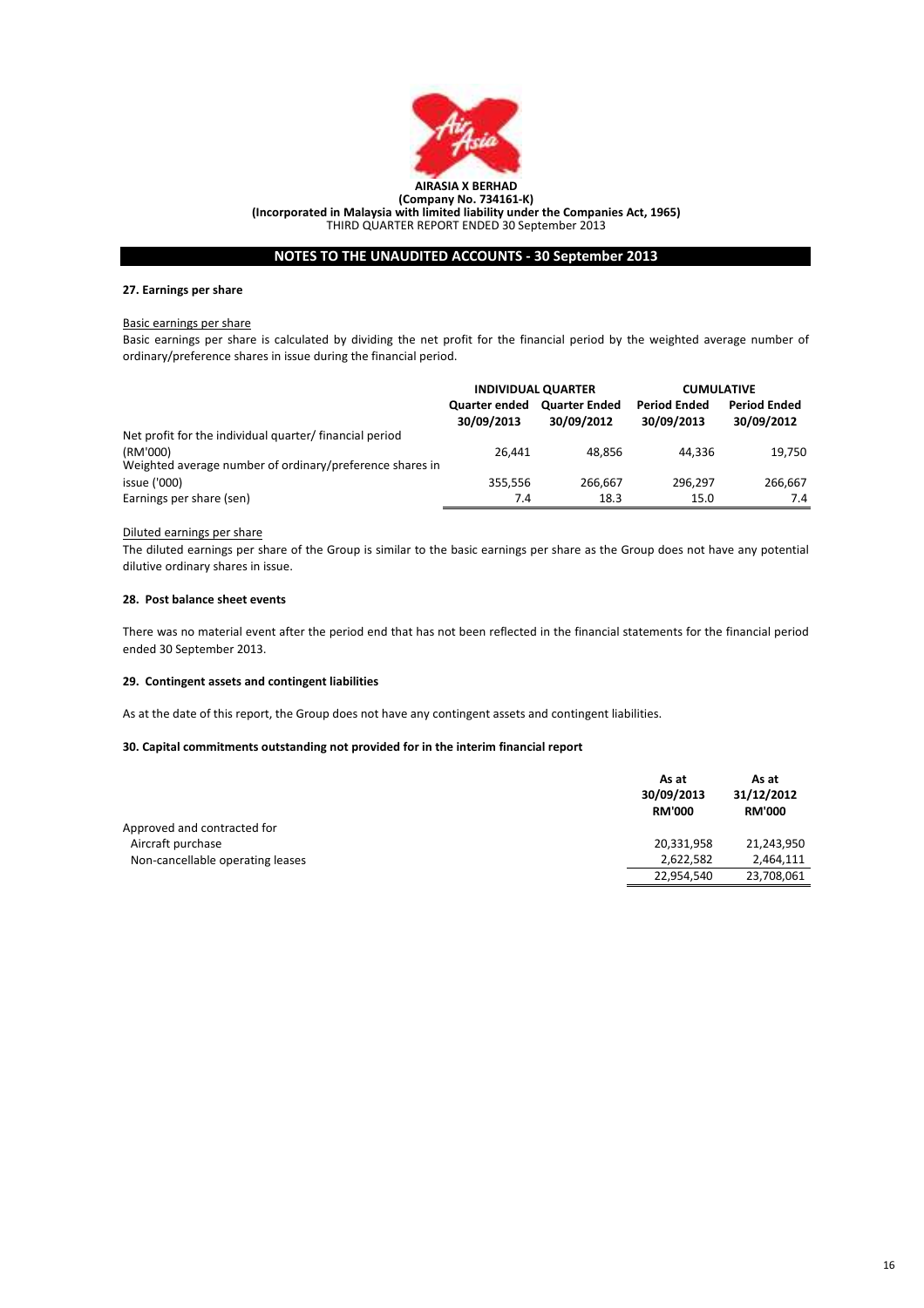

# NOTES TO THE UNAUDITED ACCOUNTS - 30 September 2013

# 31. Significant related parties transactions

Details of the relationships and transactions between AirAsia X and its significant related parties are as described below.

| Name of company                                       | Relationship                                      |
|-------------------------------------------------------|---------------------------------------------------|
| AirAsia Berhad ("AAB")                                | Related party (common Directors and shareholders) |
| Asian Aviation Centre of Excellence Sdn Bhd ("AACOE") | Related party (common Directors and shareholders) |
| Asian Contact Centres Sdn Bhd ("ACC")                 | Related party (common Directors and shareholders) |
| PT Indonesia AirAsia ("IAA")                          | Related party (common Directors and shareholders) |
| Thai AirAsia Co. Ltd ("TAA")                          | Related party (common Directors and shareholders) |
| Tune Box Sdn Bhd                                      | Related party (common Directors and shareholders) |
| AirAsia Japan Co. Ltd ("JAA")                         | Related party (common Directors and shareholders) |

These following items have been included in the Income Statement:

|                                                        |                                                     | <b>INDIVIDUAL QUARTER</b>                           | <b>CUMULATIVE</b>                                   |                                                     |
|--------------------------------------------------------|-----------------------------------------------------|-----------------------------------------------------|-----------------------------------------------------|-----------------------------------------------------|
|                                                        | <b>Quarter ended</b><br>30/09/2013<br><b>RM'000</b> | <b>Quarter Ended</b><br>30/09/2012<br><b>RM'000</b> | <b>Quarter Ended</b><br>30/09/2013<br><b>RM'000</b> | <b>Quarter Ended</b><br>30/09/2012<br><b>RM'000</b> |
| AAB                                                    |                                                     |                                                     |                                                     |                                                     |
| - Operational service charges                          | 1,623                                               | 1,325                                               | 4,774                                               | 4,100                                               |
| - Brand license fee charged by AAB                     | 2,967                                               | 2,413                                               | 8,098                                               | 7,140                                               |
| <b>AACOE</b>                                           |                                                     |                                                     |                                                     |                                                     |
| - Net expense on training services                     | 1,847                                               | 1,054                                               | 4,026                                               | 1,019                                               |
| <b>ACC</b>                                             |                                                     |                                                     |                                                     |                                                     |
| - Telecommunication and operational expenses           | 1,977                                               | 3,669                                               | 6,642                                               | 8,919                                               |
| <b>IAA</b>                                             |                                                     |                                                     |                                                     |                                                     |
| - Operational services charged to IAA                  | (84)                                                | (93)                                                | (262)                                               | (274)                                               |
| <b>TAA</b>                                             |                                                     |                                                     |                                                     |                                                     |
| - Operational services charged to TAA                  | (66)                                                |                                                     | (245)                                               | (132)                                               |
| Tune Box Sdn Bhd                                       |                                                     |                                                     |                                                     |                                                     |
| - In-flight entertainment system and software expenses | 368                                                 |                                                     | 1,100                                               | 1,780                                               |
| <b>JAA</b>                                             |                                                     |                                                     |                                                     |                                                     |
| - Operational services charged to JAA                  | (217)                                               |                                                     | (807)                                               | (144)                                               |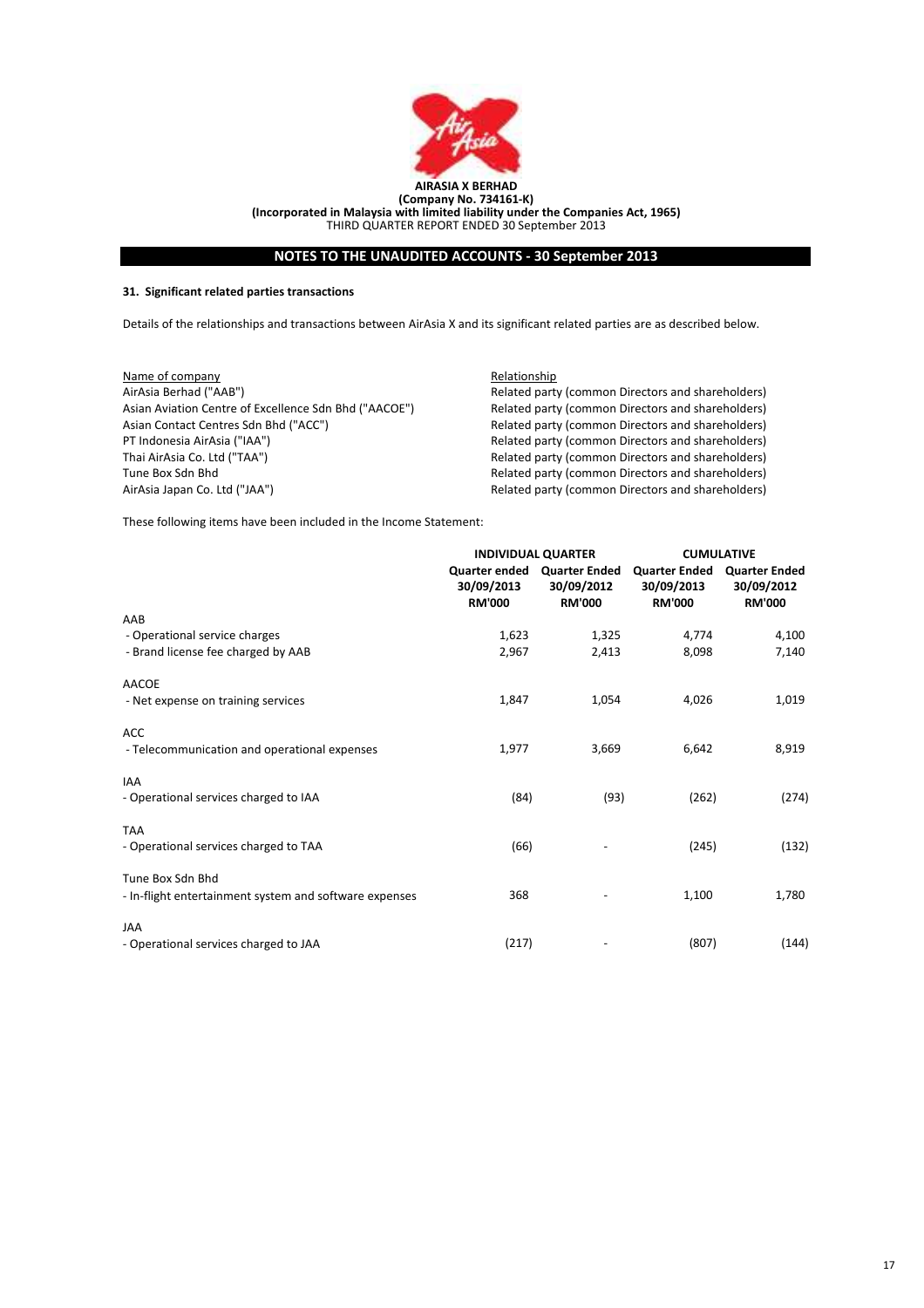

# NOTES TO THE UNAUDITED ACCOUNTS - 30 September 2013

### 32. Review of performance

9 Months Ended 30 September 2013 Compared to 9 Months Ended 30 September 2012

Revenue

During the 9 months ended 30 September 2013, the Group's revenue has increased by 14.0% to RM1,627.9 million from RM1,428.5 million as compared to the 9 months ended 30 September 2012. RASK has improved by 7.3% from 11.54 sen in the 30 September 2012 to 12.38 sen in 30 September 2013 as a result of the route network consolidation exercise undertaken.

Scheduled flights. Scheduled flights. Revenue from passenger seat sales on scheduled flights increased by RM66.3 million, or approximately 7.1%, to RM1,005.4 million for the 9 months ended 30 September 2013 as compared to RM939.2 million for the 9 months ended 30 September 2012. This increase was due primarily to an improvement on ASKs and RPKs by 9.0% and 7.2% respectively from 12.2 billion and 10.3 billion in the 9 months ended 30 September 2012 to 13.3 billion and 11.0 billion respectively in the 9 months ended 30 September 2013. Our passenger load factor decreased from 84.1% in the 9 months ended 30 September 2012 to 82.7% for the 9 months ended 30 September 2013 primarily due to increases in our daily flight frequencies on certain of our mature routes. Average passenger fares decreased 1.0% to RM539.77 in the 9 months ended 30 September 2013 as compared to RM545.11 during the 9 months ended 30 September 2012 primarily due to the discontinuance of our longer stage length routes in UK and Paris which had higher average base fare as compared to other routes and promotional fares on our newly launched routes which include Busan and Shanghai during the 9 months ended 30 September 2013.

Charter flights. Charter flights revenue increased from RM46.1 million for the 9 months ended 30 September 2012 to RM68.9 million for the 9 months ended 30 September 2013 due to revenue generated from the wet leases of our 2 A340-300s which previously serviced our now discontinued Europe routes and new contracts that were secured during the quarter ended 30 September 2013.

Fuel surcharge. Revenue from fuel surcharges increased to RM175.7 million in the 9 months ended 30 September 2013 as compared to RM102.5 million in the 9 months ended 30 September 2012. This increase in fuel surcharge revenue is primarily a result of an increased number of passengers flown from 1.9 million in the 9 months ended 30 September 2012 to 2.2 million in the 9 months ended 30 September 2013.

Freight and cargo. Revenue from freight and cargo has increased 1.5% to RM64.2 million for the 9 months ended 30 September 2013 as compared to RM63.3 million for the 9 months ended 30 September 2012. Despite the decrease in both available tonne per kilometre (ATK) and freight tonne per kilometre (FTK) by 11.6% each in the 9 months ended 30 September 2013, revenue per FTK has increased to 0.60 sen in the 9 months ended 30 September 2013 as compared to 0.55 sen in the 9 months ended 30 September 2012. Cargo load factor remained relatively constant at 56% in the 9 months ended 30 September 2013 and the 9 months ended 30 September 2012.

Ancillary revenue . Ancillary revenue including AirAsia Insure increased to RM318.0 million, or by approximately 24.3%, for the 9 months ended 30 September 2013 as compared to RM255.9 million for the 9 months ended 30 September 2012. This increase was due primarily to price revisions and higher take-up rates, especially for Fly-Thru connecting transfer services and the introduction of new ancillary products during the period such as portable power rentals, Red Carpet Service and Blanket Rental. This has resulted in an 8.5% improvement in ancillary revenue per passenger from RM133.93 to RM145.34 for the 9 months ended 30 September 2013 as compared to the 9 months ended 30 September 2012.

Others. Others consists of revenue recognised for scheduled flights on our discontinued routes to London, Paris, Mumbai and Delhi amounting to RM25.4 million during the 9 months ended 30 September 2012, for which such passengers were reaccommodated to flights provided by other airlines. The Company did not have any form of other revenue for the 9 months ended 30 September 2013.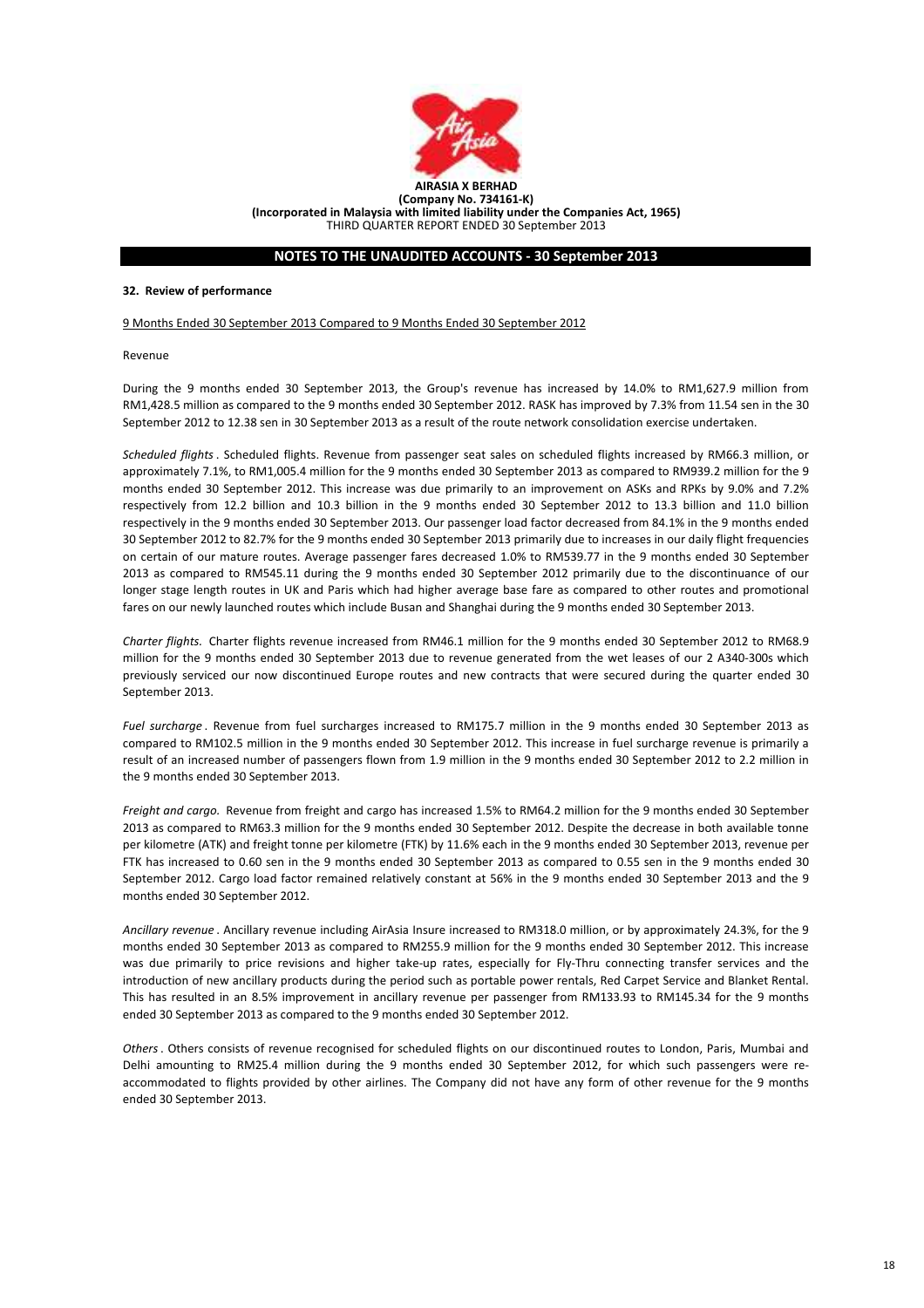

# NOTES TO THE UNAUDITED ACCOUNTS - 30 September 2013

Operating Expenses

Operating expenses increased 10.4% from RM1,426.7 million in the 9 months ended 30 September 2012 to RM1,575.2 million in the 9 months ended 30 September 2013 mainly due to increased staff costs, aircraft fuel expenses, maintenance, overhaul, user charges and other operating expenses, as well as other related expenses.

Staff costs. Staff costs increased 23.1% to RM136.6 million in the 9 months ended 30 September 2013 from RM110.9 million during the 9 months ended 30 September 2012, due mainly to an increase in the number of our employees.

Aircraft fuel expenses. Fuel costs increased 7.5% to RM748.9 million in the 9 months ended 30 September 2013 from RM696.4 million in the 9 months ended 30 June 2012 due primarily to increase in fuel consumed which resulted from increase in sectors flown and higher average fuel price in the 9 months ended 30 September 2013 as compared to the 9 months ended 30 September 2012.

Maintenance, overhaul, user charges and other related expenses. Maintenance, overhaul, user charges and other related expenses increased by 7.2% to RM311.4 million in the 9 months ended 30 September 2013 from RM290.5 million in the 9 months ended 30 September 2012. The increase mainly resulted from the increase in maintenance and service costs for the new aircraft delivered and increase in charter flights rendered during the 9 months ended 30 September 2013.

Other operating expenses. Other operating expenses increased 20.0% to RM136.6 million in the 9 months ended 30 September 2013 from RM113.9 million in the 9 months ended 30 September 2012 due primarily to an upfront recognition of a non-recurring shareholders' inaugural benefit program expenses of RM9.5 million and IPO related expenses of RM6.1 million as well we an increase in marketing and promotional expenditures during the 9 months ended 30 September 2013.

### Foreign Exchange Loss on Borrowings

Primarily as a result of the strengthening of the USD against the RM in the 9 months ended 30 September 2013, the Company recognised unrealised foreign exchange losses on borrowings of RM63.8 million, which consists primarily of unfavourable fair value movements from cash flow hedges of RM34.8 million, as compared to the unrealised foreign exchange gain of RM42.4 million on our USD-denominated borrowings in the 9 months ended 30 September 2012.

#### EBITDAR/ EBIT

As a result of growth in revenue and discontinuance from exited routes, the Group's EBITDAR has improved by RM85.7 million from RM202.7 million to RM288.5 million (EBITDAR margin: 14.2% to 17.7%) and EBIT has improved by RM58.9 million from RM8.8 million to RM70.9 million (EBIT margin: 0.6% to 4.4%) in the 9 months ended 30 September 2013 as compared to 30 September 2012. The improvement in EBITDAR and EBIT was primarily due to higher revenue for the 9 months ended 30 September 2013. Revenue improved mainly due to the increase in passengers carried, in line with the increase in total seat capacity from the new aircraft delivered in 2013.

#### (LBT)/PBT

As a result of the factors set forth above, the Group has recorded a LBT of RM42.6 million in the 9 months ended 30 September 2013 as compared to a PBT of RM13.1 million in the 9 months ended 30 September 2012.

# Taxation

In the 9 months ended 30 September 2013 the Company recognised a net tax allowance of RM86.9 million, as compared to a net tax allowance of RM6.7 million in the 9 months ended 30 September 2012, due primarily to income tax allowance recognised for certain qualifying expenditures as provided by the Malaysian Ministry of Finance.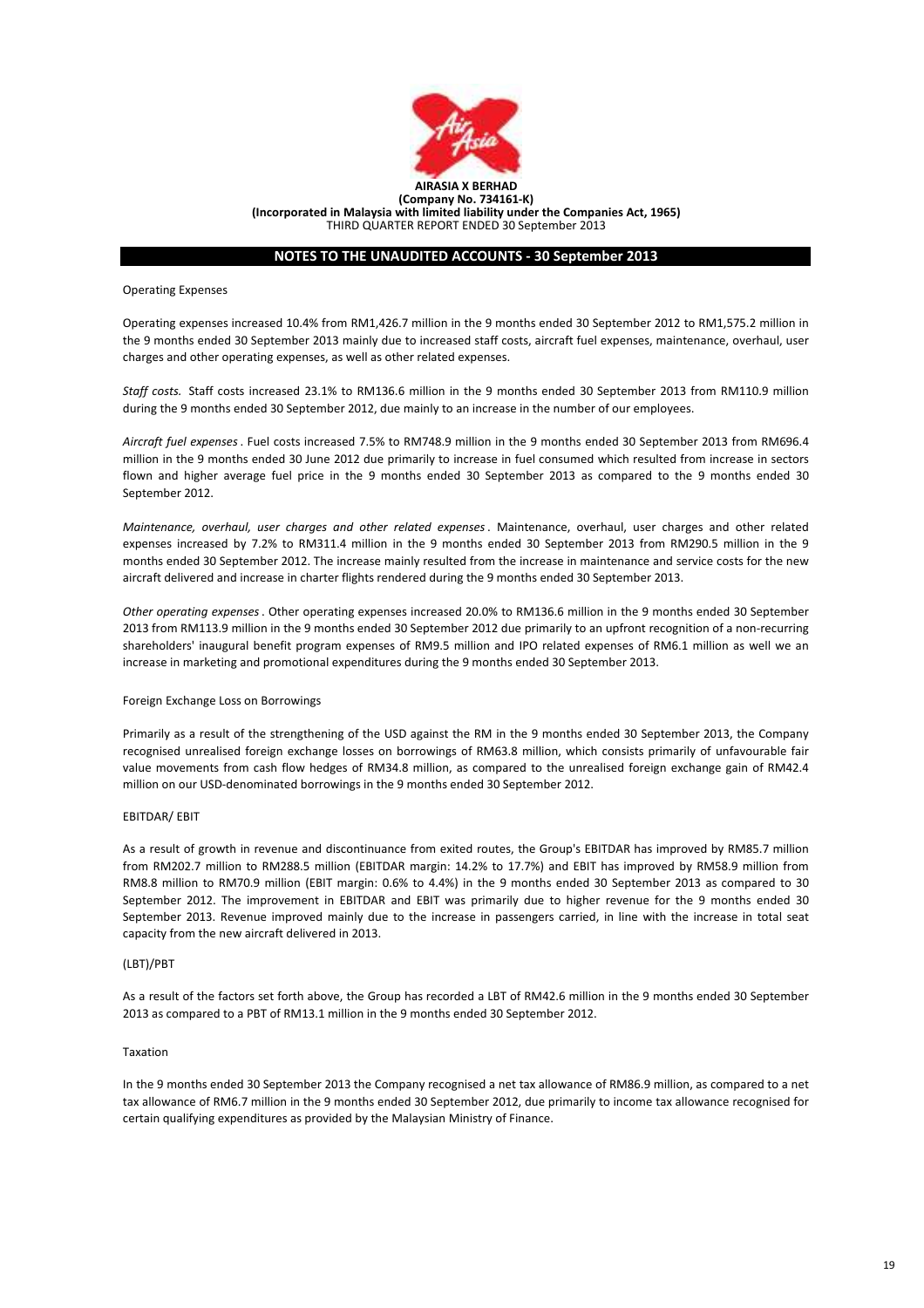

# NOTES TO THE UNAUDITED ACCOUNTS - 30 September 2013

Profit after taxation ("PAT")

As a result of the factors set forth above, the Group achieved a PAT of RM44.3 million in the 9 months ended 30 September 2013 as compared to RM19.8 million in the 9 months ended 30 September 2012.

Quarter Ended 30 September 2013 Compared to Quarter Ended 30 September 2012

Revenue

During the quarter ended 30 September 2013, the Group's revenue has increased by 23.6% to RM601.5 million from RM486.6 million as compared to the quarter ended 30 September 2012. As a result of promotional campaigns for both matured and newly launched routes, RASK decreased 1.6% from 12.15 sen in the quarter ended 30 September 2012 to 11.95 sen in the quarter ended 30 September 2013.

Scheduled flights. Revenue from passenger seat sales on scheduled flights increased by RM54.6 million, or approximately 18.3%, to RM353.4 million for the quarter ended 30 September 2013 as compared to RM298.8 million for the quarter ended 30 September 2012. This increase was due primarily to an improvement of both ASKs and RPKs from 3.9 billion and 3.2 billion in the quarter ended 30 September 2012 to 5.1 billion and 4.2 billion respectively in the quarter ended 30 September 2013. Our passenger load factor has decreased to 82.3% in the quarter ended 30 September 2013 as compared to 83.3% for the quarter ended 30 September 2012. Average passenger fares decreased 4.8% to RM501.07 in the quarter ended 30 September 2013 as compared to RM526.32 during the quarter ended 30 September 2012 primarily due to the discontinuance of our longer stage length routes in UK and Paris which had higher average base fare as compared to other routes and and promotional fares on our newly launched routes which include Busan and Shanghai during the quarter ended 30 September 2013.

Charter flights. Revenue from charter flights increased from RM34.4 million for the quarter ended 30 September 2012 to RM35.8 million for the quarter ended 30 September 2013 due to revenue generated from the wet leases of our 2 A340-300s which previously serviced our now discontinued Europe routes and new contracts that were secured during the quarter ended 30 September 2013.

Fuel surcharge. Revenue from fuel surcharges increased to RM69.3 million in the quarter ended 30 September 2013 as compared to RM36.7 million in the quarter ended 30 September 2012. This increase in fuel surcharge revenue is primarily a result of an increased number of passengers flown from 0.6 million in the quarter ended 30 September 2012 to 0.8 million in the quarter ended 30 September 2013.

Freight and cargo. Revenue from freight and cargo has increased 19.8% to RM23.0 million for the quarter ended 30 September 2013 as compared to RM19.2 million for the quarter ended 30 September 2012, reflecting both an increase of 5.1% freight tonne per kilometre (FTK) and 18.0% available tonne per kilometre (ATK) in the quarter ended 30 September 2013. Despite the decrease in cargo load factor to 50.1% in the quarter ended 30 September 2013 as compared to 56.3% in the quarter ended 30 September 2012, revenue per FTK has increased to 0.66 sen in the quarter ended 30 September 2013 as compared to 0.56 sen in the quarter ended 30 September 2012.

Ancillary revenue . Ancillary revenue including AirAsia Insure increased to RM121.7 million, or by approximately 37.2%, for the quarter ended 30 September 2013 as compared to RM88.7 million for the quarter ended 30 September 2012. This increase was due primarily to price revisions and higher take-up rates, especially for Fly-Thru connecting transfer services and the introduction of new ancillary products during the financial period of 2013 such as portable power rentals, Red Carpet Service, and Blanket Rental Service. This has resulted in a 3.7% improvement in ancillary revenue per passenger from RM139.17 to RM144.34 for the quarter ended 30 September 2013 as compared to the quarter ended 30 September 2012.

Others. Others consists of revenue recognised for scheduled flights on our discontinued routes to London, Paris, Mumbai and Delhi amounting to RM9.7 million during the quarter ended 30 September 2012, for which such passengers were reaccommodated to flights provided by other airlines. The Company did not have any form of other revenue for the quarter ended 30 September 2013.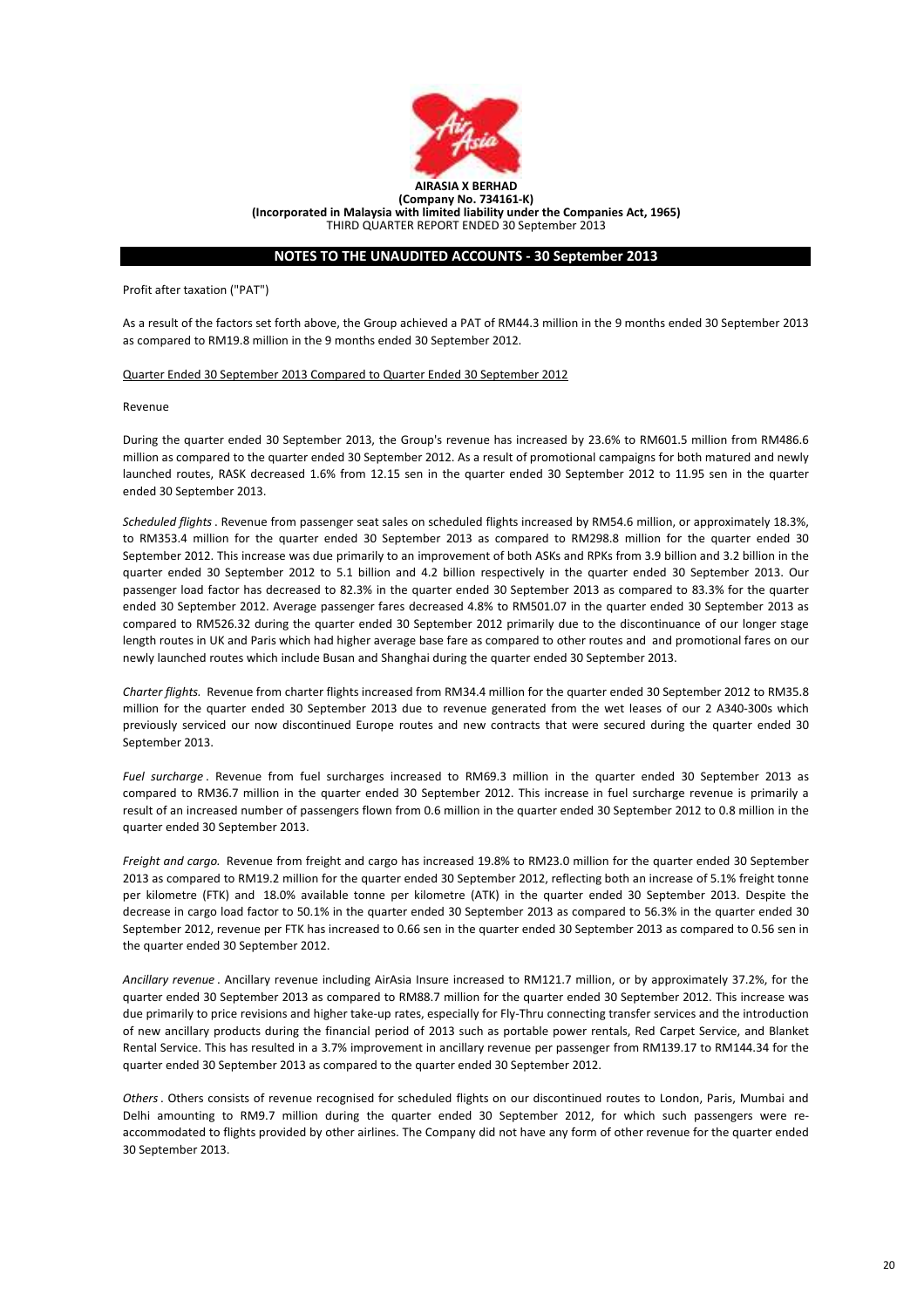

# NOTES TO THE UNAUDITED ACCOUNTS - 30 September 2013

Operating Expenses

During the quarter ended 30 September 2013, operating expenses increased by RM112.8 million or 23.7% to RM588.9 million. The increase was primarily due to higher staff costs, aircraft fuel expenses and maintenance, overhaul, user charges and other related expenses incurred in the quarter ended 30 September 2013.

Staff costs. Staff costs increased 30.5% to RM57.8 million in the quarter ended 30 September 2013 from RM44.3 million during the quarter ended 30 September 2012, due mainly to an increase in the number of our employees.

Aircraft fuel expenses. Fuel costs increased 36.5% to RM291.1 million in the quarter ended 30 September 2013 from RM213.2 million in the quarter ended 30 September 2012 due primarily to a 27.7% increase in fuel consumed in the quarter ended 30 September 2013 as compared to the quarter ended 30 September 2012. This increase in fuel consumption was primarily due to an increase in our existing routes' flight frequencies. Fuel burn has decreased from 1,750 gallons/ hour in the quarter ended 30 September 2012 to 1,690 gallons/ hour in the quarter ended 30 September 2013 which was offset partially by the increased average fuel price.

Maintenance, overhaul, user charges and other related expenses. Maintenance, overhaul, user charges and other related expenses increased by 10.1% to RM115.4 million in the quarter ended 30 September 2013 from RM104.8 million in the quarter ended 30 September 2012. The increase mainly resulted from the increase in maintenance and service costs for the new aircraft delivered and increase in charter flights rendered during the quarter ended 30 September 2013.

### Foreign Exchange Loss on Borrowings

As a result of the strengthening of the USD against the RM in the quarter ended 30 September 2013, the Company recognised unrealised foreign exchange losses on borrowings of RM24.0 million, which consists primarily of unfavourable fair value movements from cash flow hedges of RM18.2 million, as compared to unrealised foreign exchange gain of RM48.0 million on our USD-denominated borrowings in the quarter ended 30 September 2012.

#### EBITDAR/ EBIT

As a result of growth in revenue and discontinuance from exited routes, the Group's EBITDAR has improved by RM26.4 million from RM78.5 million to RM104.9 million (EBITDAR margin: 16.1% to 17.4%) and EBIT has improved by RM11.6 million from RM13.4 million to RM25.0 million (EBIT margin: 2.8% to 4.1%) in the quarter ended 30 September 2013 as compared to the quarter ended 30 September 2012. The improvement in EBITDAR and EBIT was primarily due to higher revenue for the quarter ended 30 September 2013. Revenue improved mainly due to the increase in passengers carried, in line with the increase in total seat capacity from the new aircraft delivered in 2013.

#### (LBT)/PBT

As a result of the factors set forth above, the Group has recorded a LBT of RM18.9 million in the quarter ended 30 September 2013 as compared to a PBT of RM49.0 million in the quarter ended 30 September 2012.

#### Taxation

In the quarter ended 30 September 2013 the Company recognised a net tax allowance of RM45.4 million, as compared to a net tax expense of RM0.02 million in the quarter ended 30 September 2012, due primarily to income tax allowance recognised for certain qualifying expenditures as provided by the Malaysian Ministry of Finance.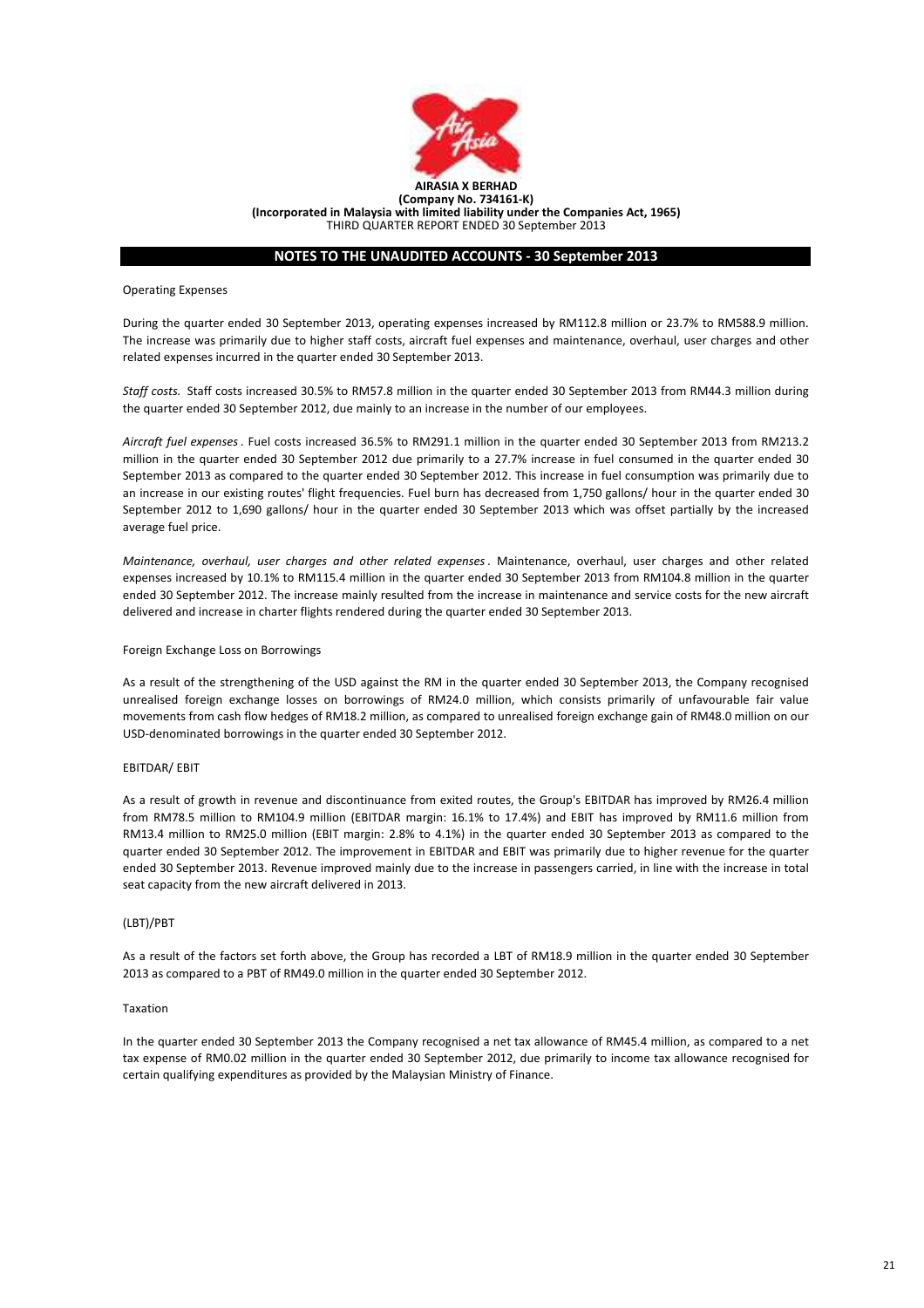

# NOTES TO THE UNAUDITED ACCOUNTS - 30 September 2013

PAT

As a result of the factors set forth above, the Group recognised a PAT of RM26.4 million in the quarter ended 30 September 2013 as compared to a PAT of RM48.9 million in the quarter ended 30 September 2012.

# 33. LBT performance (Quarter Ended 30 September 2013 Compared to Quarter Ended 30 June 2013)

The Group's LBT has improved by RM39.5 million from RM58.4 million in the quarter ended 30 June 2013 to RM18.9 million in the quarter ended 30 September 2013. This was primarily due to the seasonally higher demand for air travel in the 3rd quarter of the year following the low season in the previous quarter despite an upfront recognition of a non-recurring shareholders' inaugural benefit program expenses of RM7.6 million and IPO related expenses of RM4.5 million.

# 34. Other profit and loss items

In the current quarter and financial period to date, there has been no impairment of assets; provision for and write off of inventories or receivables; gain or loss on disposal of quoted or unquoted investments or properties; gain or loss on derivatives and material exceptional items.

In the quarter and 9 months ended 30 September 2013, the Group has incurred RM32.4 million and RM52.1 million foreign exchange loss respectively which includes RM24.0 million and RM63.8 million unrealised foreign exchange loss on borrowings, deposits and bank balances respectively as disclosed in note 13.

# 35. Commentary on prospects

The Company's positioning within the Asia Pacific region, which is forecasted to be robust and potentially surpassing North America as the world's largest aviation market (Source: Strategic Airport Planning Ltd) allows AirAsia X to benefit from this growth and continue to be a large and attractive feeder market for its long-haul routes. Barring any unforeseen circumstances, including but not limited to terrorist attacks, natural disasters, epidemics, economic downturn, fuel price hike and fluctuation in foreign currencies against the Malaysian Ringgit, the Company expects its prospects to remain positive.

# 36. Profit forecast

The disclosure requirements for explanatory notes for the variance of actual profit attributable to equity holders of the Company as compared to profit forecasts are not applicable.

# 37. Corporate proposal

There have not been any further changes in the status of the Thai AirAsia X Co., Ltd joint venture since the announcement made on 11 October 2013.There is no corporate proposal which is announced but not completed as at 13 November 2013, being the latest practicable date of this report.

### 38. Material litigation

As at 13 November 2013, there was no material litigation taken or threatened against the Company and its subsidiaries.

# 39. Proposed dividend

The Directors did not recommend any dividend for the quarter ended 30 September 2013.